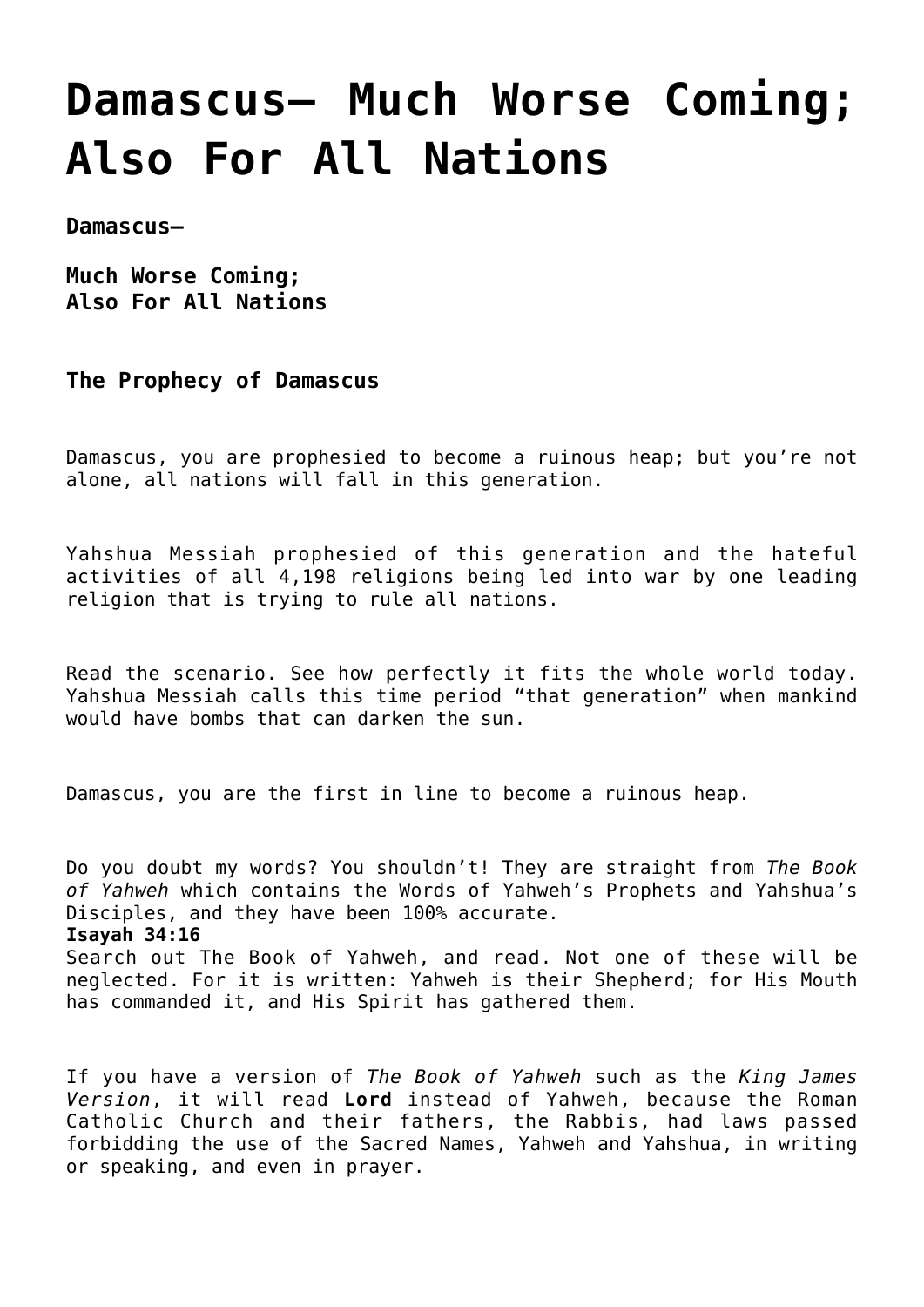Where did they get the words **Lord** and **The Lord**? They mean *Rabbi*.

*Unger's Bible Dictionary* gives us the following information about the word **Lord**.

**LORD**. The rendering of several Heb. and Gk. words, which have different meanings:

 1. Jehovah (yahweh: Heb. YHWH, "self-existent") This is used as a proper name of [the Creator] and should have been retained in that form by the translators. See (The) Lord; Yahweh.

 2. Lord (Heb. Adon), an early word denoting ownership; hence, absolute control. It is not properly a divine title, being used of the owner of slaves (Gen. 24:14, 27; 39:2, 7, rendered "master"), of kings as the lords of their subjects (Isa. 26:13, "master").

**RABBI** (Heb. *rabbi,* Gk. *hrabbi*, "my teacher"). A respectful term applied by the Jews to their teachers and spiritual instructors (Matt. 23:7-8; John 1:38; 3:26; 6:25). The terms *rabbi* and *rabboni* both mean simply "master" (John 1:38; 20:16). The use of the title rabbi cannot be substantiated before the time of Christ. Later Jewish schools had three grades of honor: *rab*, "master", the lowest; *rabbi*, "my master", the second; and *rabboni*, "my lord, my master", the most elevated.

They have the world praying to dead rabbis.

Your Bible shows proof: **Revelation 12:9** And the great dragon was cast out, that old serpent, called the devil, and Satan, who deceives the whole world. She was cast out into the earth, and her angels were cast out with her.

Back to Damacus: **Isayah 17:1** The burden of Damascus: Behold, Damascus will cease from *being* a city; it will be a ruinous heap.

The full Prophecy reaches into this generation, spoken of by the Savior, Yahshua Messiah, whose Name, along with the Name Yahweh, was forbidden to be used in the versions of *The Book of Yahweh* such as the *King James Version*.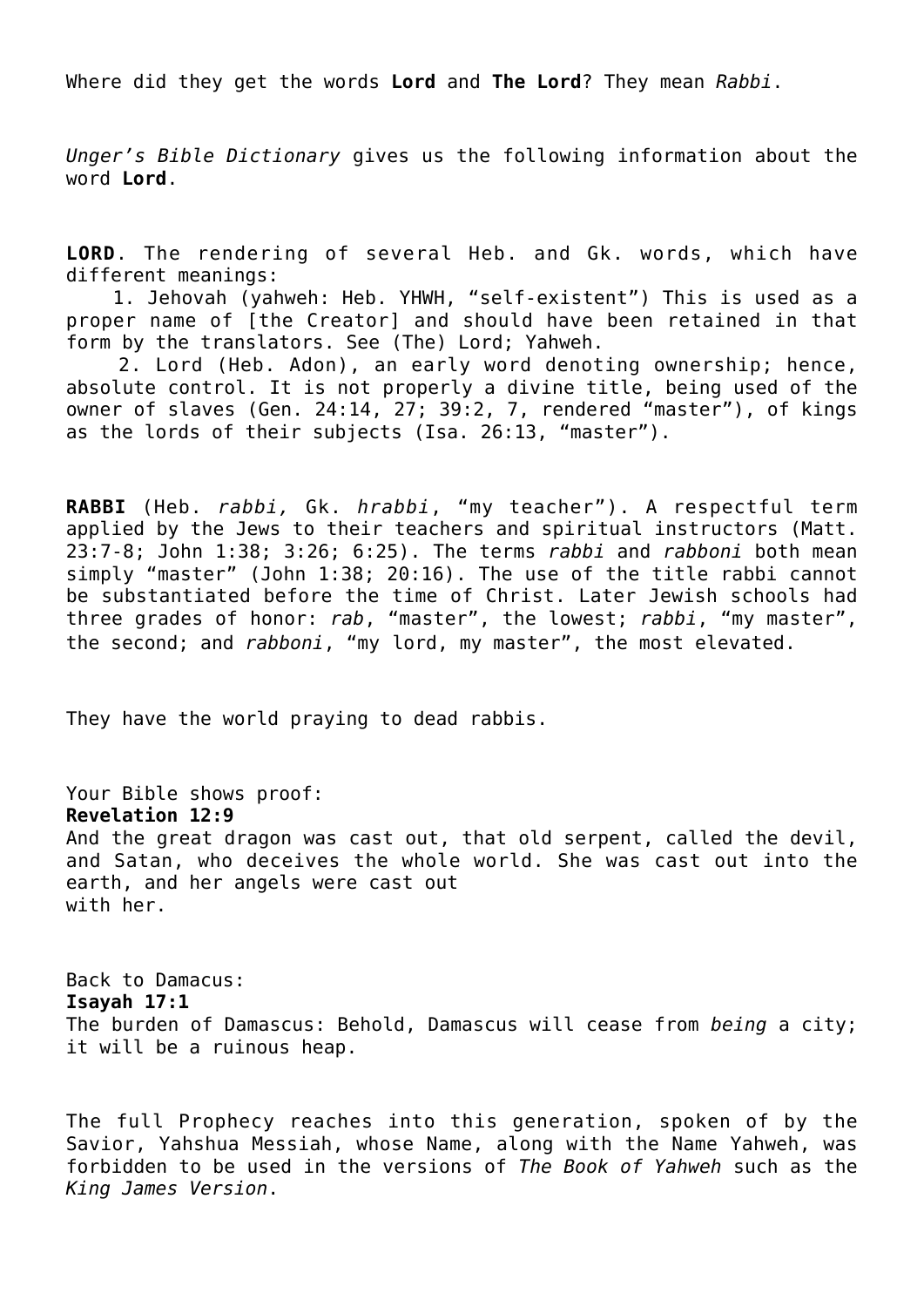# **Prophecies For This Generation**

The Savior spoke of the worst time of trouble ever for mankind, for instructing this generation.

This generation is specified as being the generation of the nuclear bombs that the Savior said will, not can or if, darken the sun in this generation.

Read His Words in: **Mattithyah 24:1-2** 1 Yahshua went out and was leaving the Temple, when His Disciples came to show *Him* the buildings of the temple. 2 But Yahshua said to them: Do you see all these things? Truly I say to you: There will not be one stone left *sitting* on *top of* another, which will not be thrown down.

The Prophecy found in these verses was fulfilled, in detail, in 70 AY (After Yahshua).

Roman Catholic is the name selected by the Pharisees, Sadducees, Essenes, and Herodians, who ruled the nation Israyl by force. **Roman** means *strong soldier* and **Catholic** means *universal*, which means they worship all Gods, even the demons. Remember, their fathers were Coptic Catholic when in Egypt; they took back the name of their fathers, who were Catholic, meaning they worshipped the Gods, instead of the Creator Yahweh.

Those four sects moved to the seven hills of Rome, then sent General Titus and their Roman army to destroy the Temple, which was once called The House of Yahweh, to hide the Name Yahweh and His Laws of Righteousness.

General Titus destroyed Yerusalem. He took the wealth of Yerusalem and the 'Temple' to Rome. Rome and Babylon were built by the Pharisees, Sadducees, Essenes and Herodians using captives from Israyl and other nations plundered by the roving army. Those who would convert to the lawlessness of the Roman Catholic Church, which they named themselves later, were allowed to live. Those who would not were murdered or placed in prisons and used as slave labor. The Temple is in Rome today. It is now called the Sistine Chapel. Read now the history: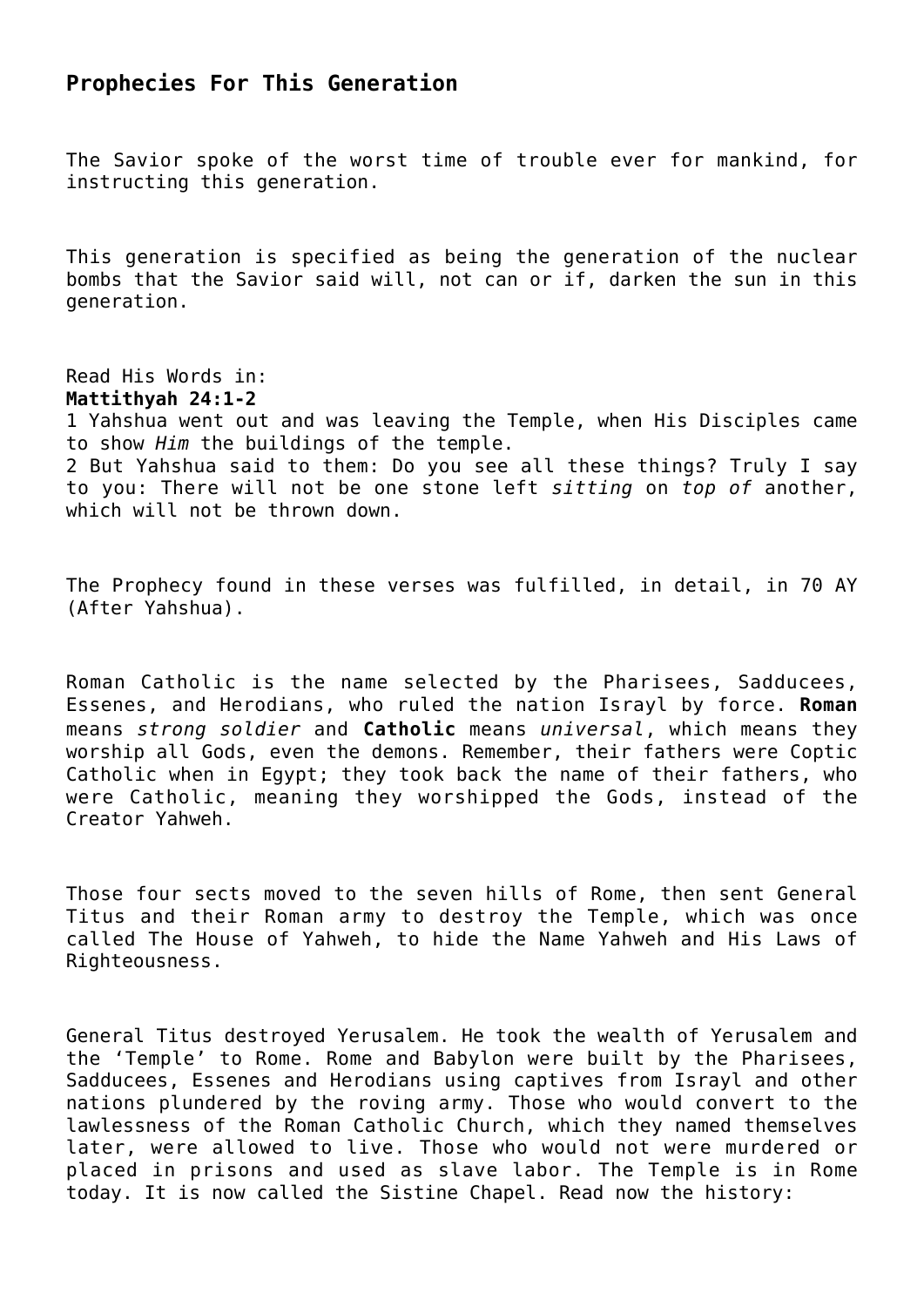# **The Fall of Jerusalem In 70 A.D. (AY)**

"And [Yahshua] went out, and departed from the Temple: and His disciples came to Him for to shew Him the buildings of the Temple. And [Yahshua] said unto them, "See ye not all these things? Verily I say unto you, there shall not be left here one stone upon another, that shall not be thrown down." (Matthew 24:1-2)

 About 40 years later, (32 A.D. [A.Y.]-70 A.D. [A.Y.]) and exactly as prophesied by [Yahshua Messiah], the magnificent "…Temple" was completely (removed), leaving not one stone upon another. It was an event that marked the beginning of the long and arduous Jewish Diaspora. Yet, it was definitely an event foreseen in Bible prophecy. [Yahshua] not only prophesied about the destruction of Jerusalem … but added the following statement: (Luke 21:24; and Jerusalem shall be trodden down of the Gentiles, until the times of the Gentiles be fulfilled.)

 In 70 A.D. (A.Y.), after a 143-day siege which **began at Passover**, a **Roman military** force consisting of about 30,000 troops under the command of Titus battered the walls and entered the city. They destroyed everything… (and took down every stone of The House of Yahweh) …exactly as spoken by [Yahshua Messiah] 40 years earlier. The population and the great number of Passover visitors who had been trapped there were brutally slaughtered, with an estimated 600,000 to 1,000,000 people killed. Roman General Titus took the precious booty and treasury of the Jerusalem Temple back to Rome, where many suspect it remains to this day. (arch of Titus)

 By 70 A.D. (AY), Jerusalem and Judea were left desolate, most of the people either killed or being held in captivity, or had become refugees fleeing to remote lands (even the lands now called America). All that remained in Israel was the defiant little garrison atop the mount at Masada, a fortress complex south of the Dead Sea, which was built by Herod the Great. Thus when the (House of Yahweh) was (removed–taken down as Yahshua said) in A.D. (A.Y.) 70 the period of the second exile began.

focusonjerusalem.com

## **What is the Arch of Titus**?

The Victory Arch of Titus commemorates Titus' victorious conquest of Judaea, leading the sacking of Jerusalem and ending the Jewish wars. The arch was constructed after Titus's death in 81 C.E. (A.Y.) after his becoming a god.

## **Where is the Arch of Titus?**

The Arch of Titus is located on the highest point of the Via Sacra, a road leading to the Roman Forum. This is a single arch, 15.4m high, 13.5m wide, and 4.75m deep. The marble reliefs stand nearly 2.5m in height. On the Arch of Titus is a relief depicting the Romans' triumphal procession, returning with spoils from the (House of Yahweh) in Jerusalem. Especially prominent is the sacred Menorah, but we can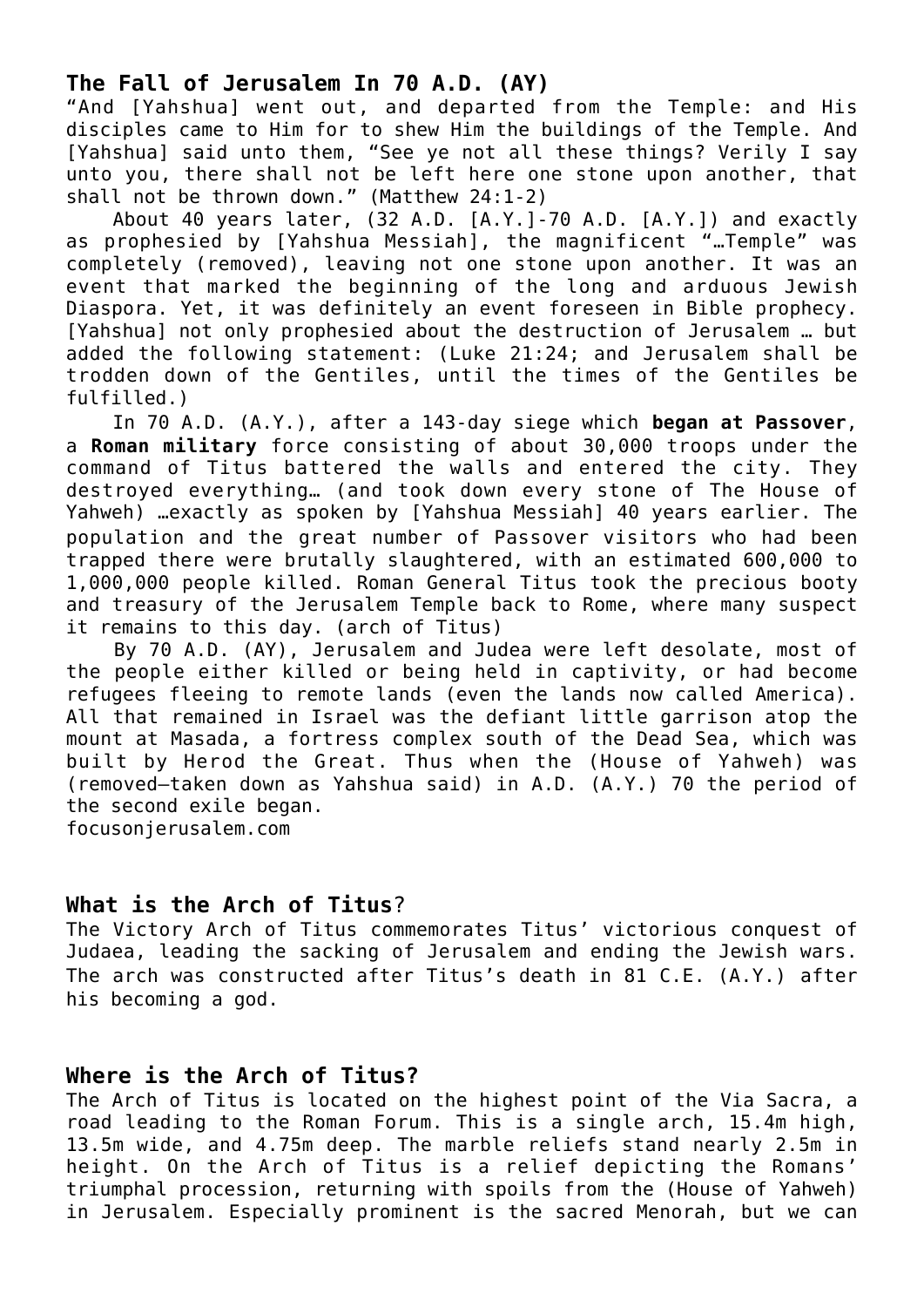also see the Table of the Shewbread, and the silver trumpets which called Jews to Rosh Hashanah. about.com

#### **Mattithyah 24:3-5**

3 Now as He sat on the Mount of Olives, the Disciples came to Him privately, saying; Tell us, when will these things be? What *will be* the sign of Your coming and The End of the Ages? 4 Yahshua answered, and said to them: Be on guard, so that no man deceives you; 5 For many will come against My Name, saying: I am anointed *to preach Salvation!—*and will deceive many.

**Verse 3** shows "The End" question. **Verse 4:** Yahshua shows there will be great deception. **Verse 5** shows they fight against Yahshua's Authority—come against "My Name".

The Roman Catholic Church, like their fathers, is still against Yahweh, Yahshua, and Yahweh's Fighteousness.

The Savior's Name is Yahshua. They replaced the Name, Yahshua, with the names of two Gods. That was just the beginning of "deceiving the many" (**Mattithyah 24:5**).

## **The First Council of Nicaea and the "missing records"**

Thus, the first ecclesiastical gathering in history was summoned and is today known as the Council of Nicaea. It was at this gathering that Christianity was born and the ramifications of decisions made at the time are difficult to calculate. About four years prior to chairing the Council, Constantine had been initiated into the religious order of Sol Invictus, one of the two thriving cults that regarded the Sun as the one and only Supreme God (the other was Mithraism). Because of his Sun worship, he instructed Eusebius to convene the first of three sittings on the summer solstice, 21 June 325 (*Catholic Encyclopedia, New Edition, vol. i,* p. 792), and it was "held in a hall of Osius's palace" (*Ecclesiastical History,* Bishop Louis Dupin, Paris, 1686, vol. i, p. 598).

 From his extensive research into Church councils, Dr Watson concluded that "the clergy at the Council of Nicaea were all under the power of the devil and the convention was composed of the lowest rabble and patronised the vilest abominations" (*An Apology for*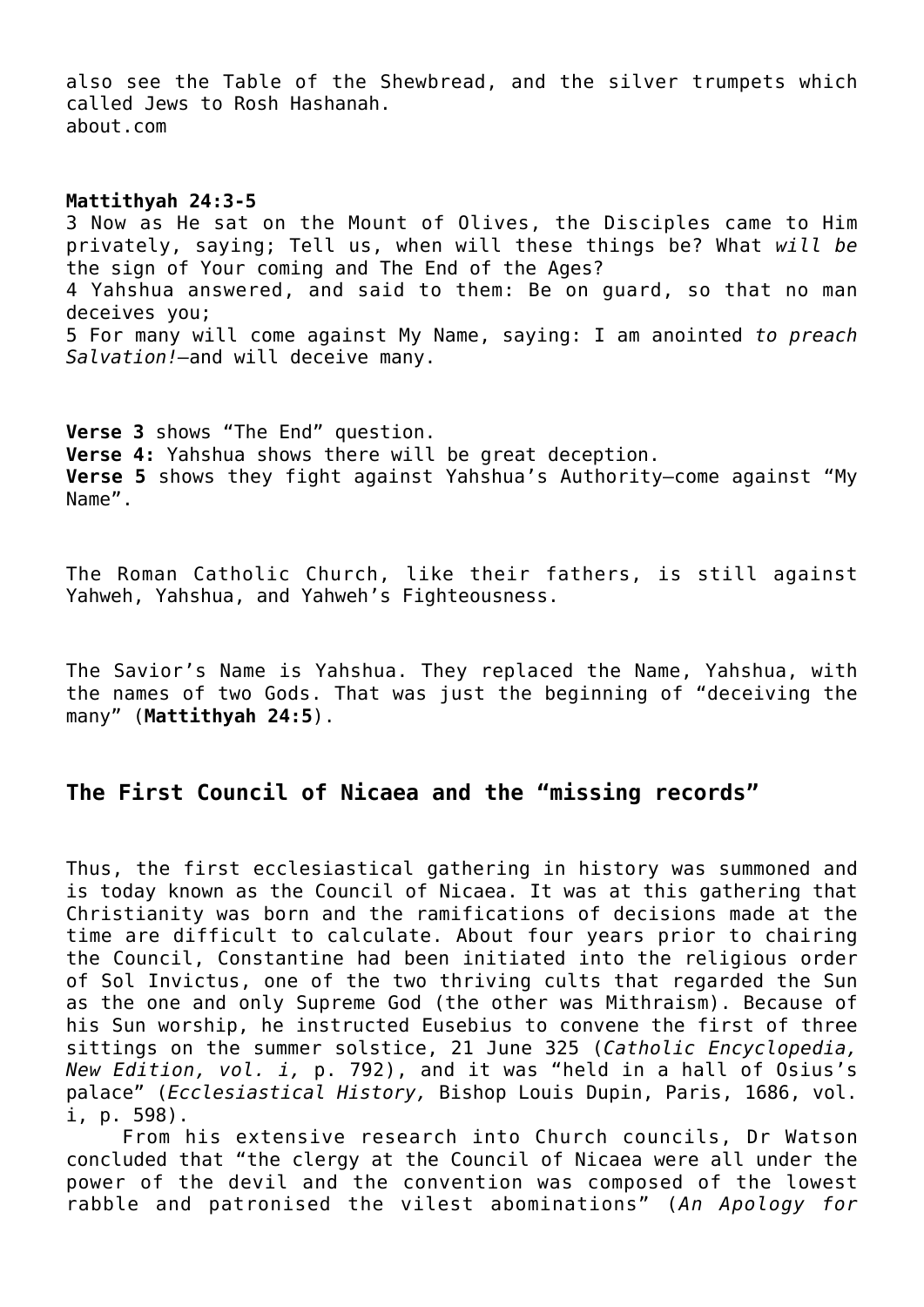*Christianity,* op. cit.). It was that infantile body of men who were responsible for the commencement of a new religion and the theological creation of Jesus Christ.

 Constantine's intention at Nicaea was to create an entirely new god for his empire who would unite all religious factions under one deity. Presbyters were asked to debate and decide who their new god would be. …the names of 53 gods were tabled for discussion. "As yet, no God had been selected by the council, and so they balloted in order to determine that matter… For one year and five months the balloting lasted…" (*God's Book of Eskra,* Prof. S.L. MacGuire's translation, Salisbury, 1922, chapter xlviii, paragraphs 36, 41).

 At the end of that time, Constantine returned to the gathering to discover that the presbyters had not agreed on a new deity but had balloted down to a short list of five prospects: Caesar, Krishna, Mithra, Horus and Zeus (*Historia Ecclesiastica,* Eusebius, c. 325). Constantine was the ruling spirit at Nicaea and he ultimately decided upon a new god for them. To involve British factions, he ruled that the name of the Druid god, Hesus, be joined with the Eastern Saviourgod, Krishna (Krishna is Sanskrit for Christ), and thus Hesus Krishna would be the official name of the new Roman god. A vote was taken and it was with a majority show of hands (161 votes to 157) that both divinities become one God. Following long-standing heathen custom, Constantine used the official gathering and the Roman apotheosis decree to legally deify two deities as one, and did so by democratic consent. A new god was proclaimed and "officially" ratified by Constantine (Acta Concilii Nicaeni, 1618). That purely political act of deification effectively and legally placed Hesus and Krishna among the Roman gods as one individual composite. That abstraction lent Earthly existence to amalgamated doctrines of the Empire's new religion; and because there was no letter "J" in alphabets until around the [sixteenth] century, the name subsequently evolved into "Jesus Christ".

*Nexus Magazine,* Volume 14, Number 4

**Yahshua** means *Yahweh will save His People from their sins.* Yahshua was the only sinless person. He was given authority in Prophecy to pay the price for sin on behalf of those who repent and convert. **Yahchanan 5:26-27** 26 For *just* as the Father has Life in Himself, so He has given to the Son to have Life in Himself; 27 And has given Him Authority to execute judgment also, because He is the Son of Man. **Acts 3:19** Repent therefore, and be converted, that your sins may be blotted out; that times of refreshing may come from the Presence of Yahweh.

Only those who repent of sin and convert to practicing Righteousness will be given Eternal Life. **Yahchanan 5:28-29**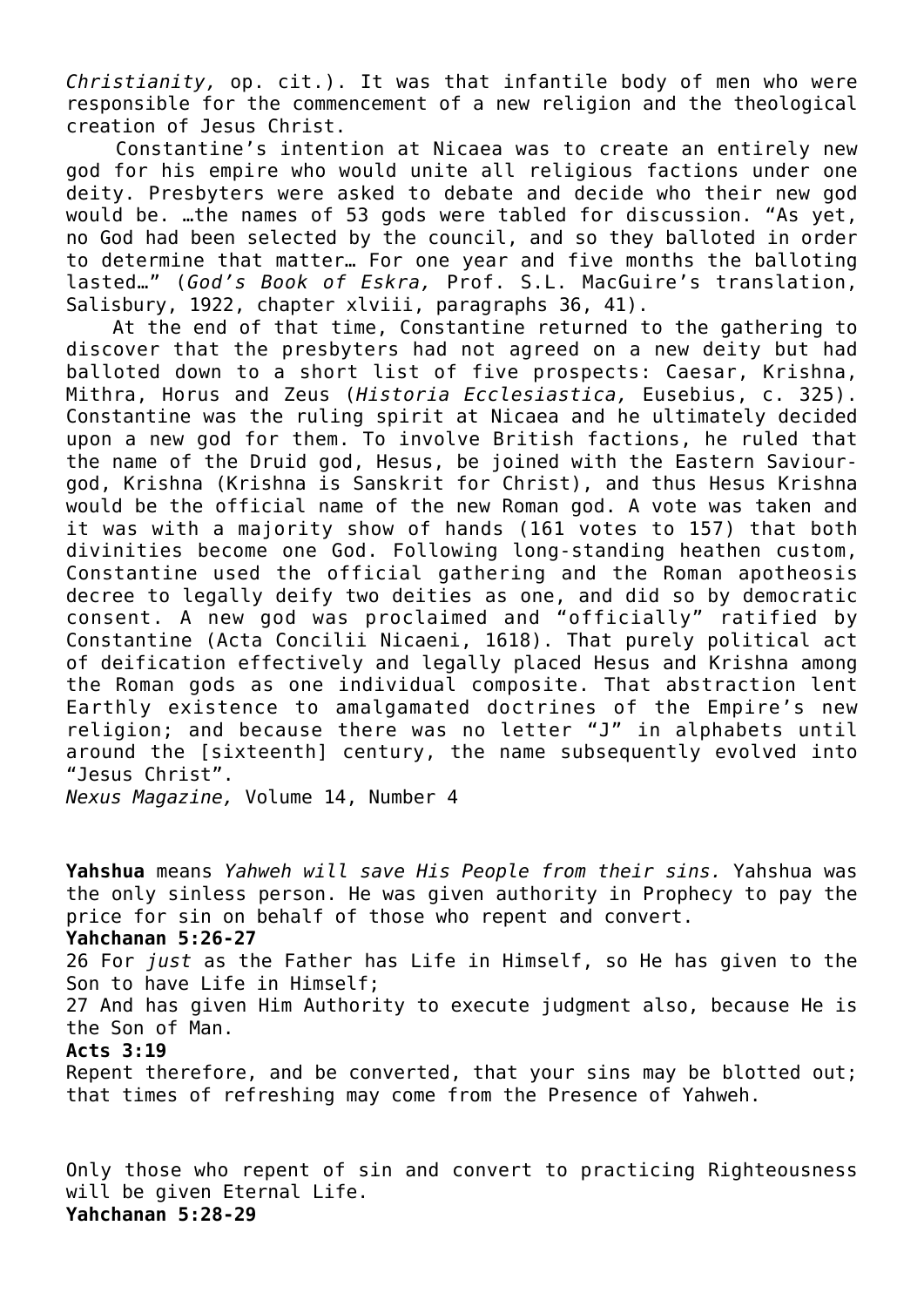28 Do not be astonished at this—for the hour is coming in which all who are in the graves will hear His voice, 29 And will come forth. Those who have practiced Righteousness will be resurrected *in order* to live; and those who have practiced evil will be resurrected *in order* to be damned. No one else was given that authority in Scripture. Yahshua's Name was removed and two Gods were put in its place; therefore, rejecting Yahshua's Authority given in Prophecy. **Yahchanan 5:39** Search the Scriptures; for in them you think you have Eternal Life—and these are they which testify of Me. **Acts 4:12** Neither is there Salvation in any other, for there is no other Name under heaven given among men by which we must be saved. There is no authority in the names of the two Gods, Jesus and Christ, chosen by Pope Constantine. They can't give life. They can't even answer your prayers. Satan was a deceiver from the beginning. She brought forth God worship, which has resulted in deception, disobedience to Righteousness, confusion, anger, fighting, war, relying on powerless Gods, and being evil as the Gods. **Genesis 3:1-5** 1 Now the serpent was more subtle *and* crafty than any beast of the field which Yahweh had made. And she said to the woman; Has Yahweh indeed said: You shall not eat of every tree of the garden? 2 And the woman said to the serpent; We may eat the fruit of the trees of the garden; 3 But of the fruit of the tree which *is* in the midst of the garden, Yahweh has said: You shall not eat it, nor shall you touch it, or you will die. 4 And the serpent said to the woman; You will not surely die. 5 For He knows that in the day you eat of it, your eyes will be opened, and you will be as Gods (elohim), knowing Righteousness and evil. Did you notice **verse 5**, evil as the Gods? Yahshua shows deception plays a great role in this present, prophesied

**Mattithyah 24:5** shows that, by deception, Satan will manage to deceive the many.

generation.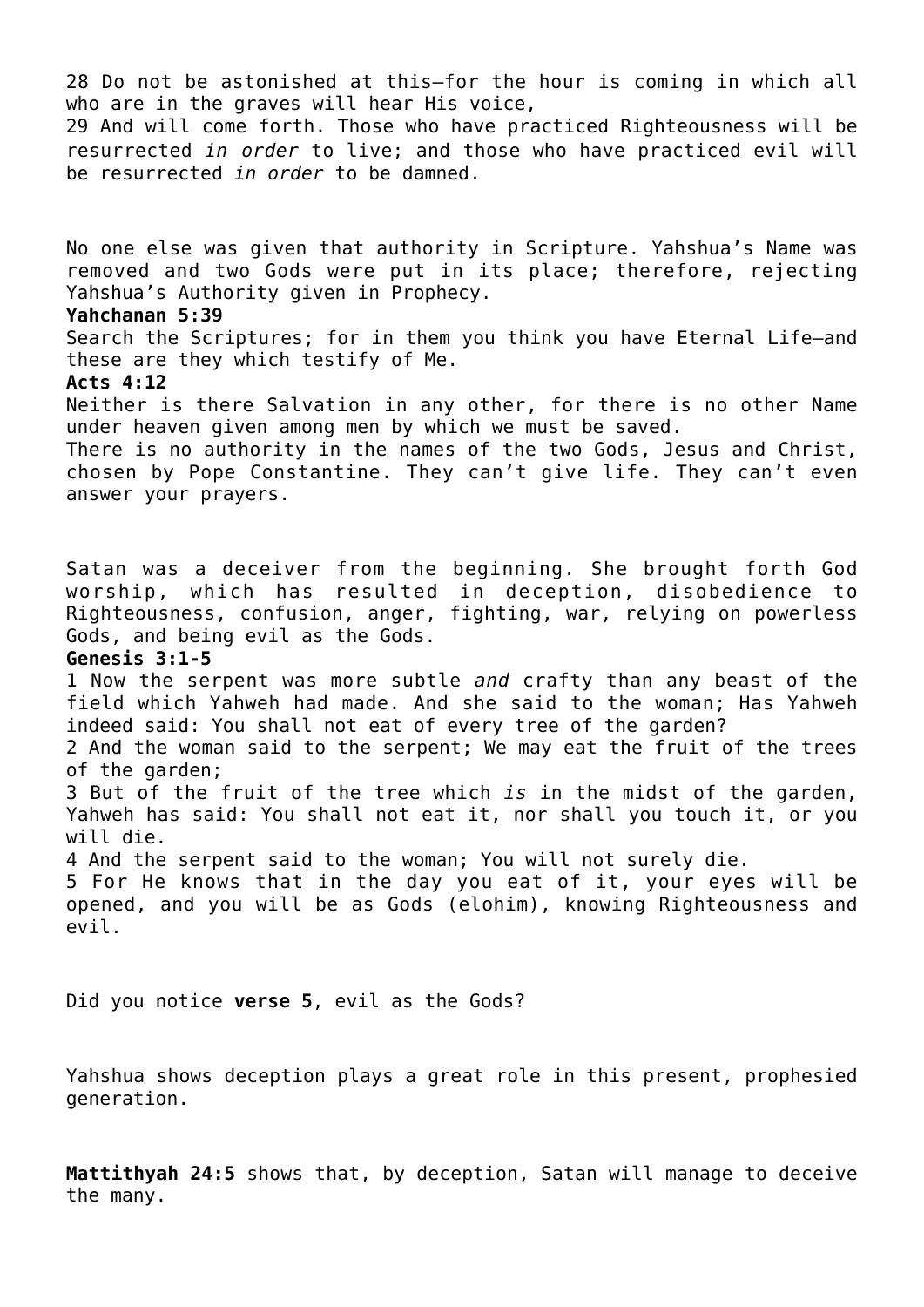There is no Salvation in God worship. There is no salvation in evil. Evil like the Gods got mankind cut off from Yahweh, Righteousness, and Salvation.

#### **Revelation 12:9**

And the great dragon was cast out, that old serpent, called the devil, and Satan, who deceives the whole world. She was cast out into the earth, and her angels were cast out with her.

The **Book of Revelation** was given by Yahweh to Yahshua, Who dictated it to Yahchanan, who copied that Book for this present generation.

## **Yahchanan Wrote Revelation in 96 AY While in Prison**

*Foxe's Book of Martyrs* shows records of the murders of all the Disciples, except Yahchanan. The Disciples were arrested and murdered in Rome. Their possessions were taken and locked in a vault along with *The Book of Yahweh*, which contains the Writings of Yahweh's Prophets. **Isayah 34:16**

Search out The Book of Yahweh, and read. Not one of these will be neglected. For it is written: Yahweh is their Shepherd; for His Mouth has commanded it, and His Spirit has gathered them.

One of the first deceptions taught to Eve was the many practices of God worship—being evil like the Gods, not Righteous like Yahweh. **Genesis 3:1-5** 1 Now the serpent was more subtle *and* crafty than any beast of the field which Yahweh had made. And she said to the woman; Has Yahweh indeed said: You shall not eat of every tree of the garden? 2 And the woman said to the serpent; We may eat the fruit of the trees of the garden; 3 But of the fruit of the tree which *is* in the midst of the garden, Yahweh has said: You shall not eat it, nor shall you touch it, or you will die. 4 And the serpent said to the woman; You will not surely die. 5 For He knows that in the day you eat of it, your eyes will be opened, and you will be as Gods (elohim), knowing Righteousness and evil.

Deception increased, so did God worship, even after the twelve tribes of Israyl were brought out of Egypt by Mosheh and given the Doctrine of Life.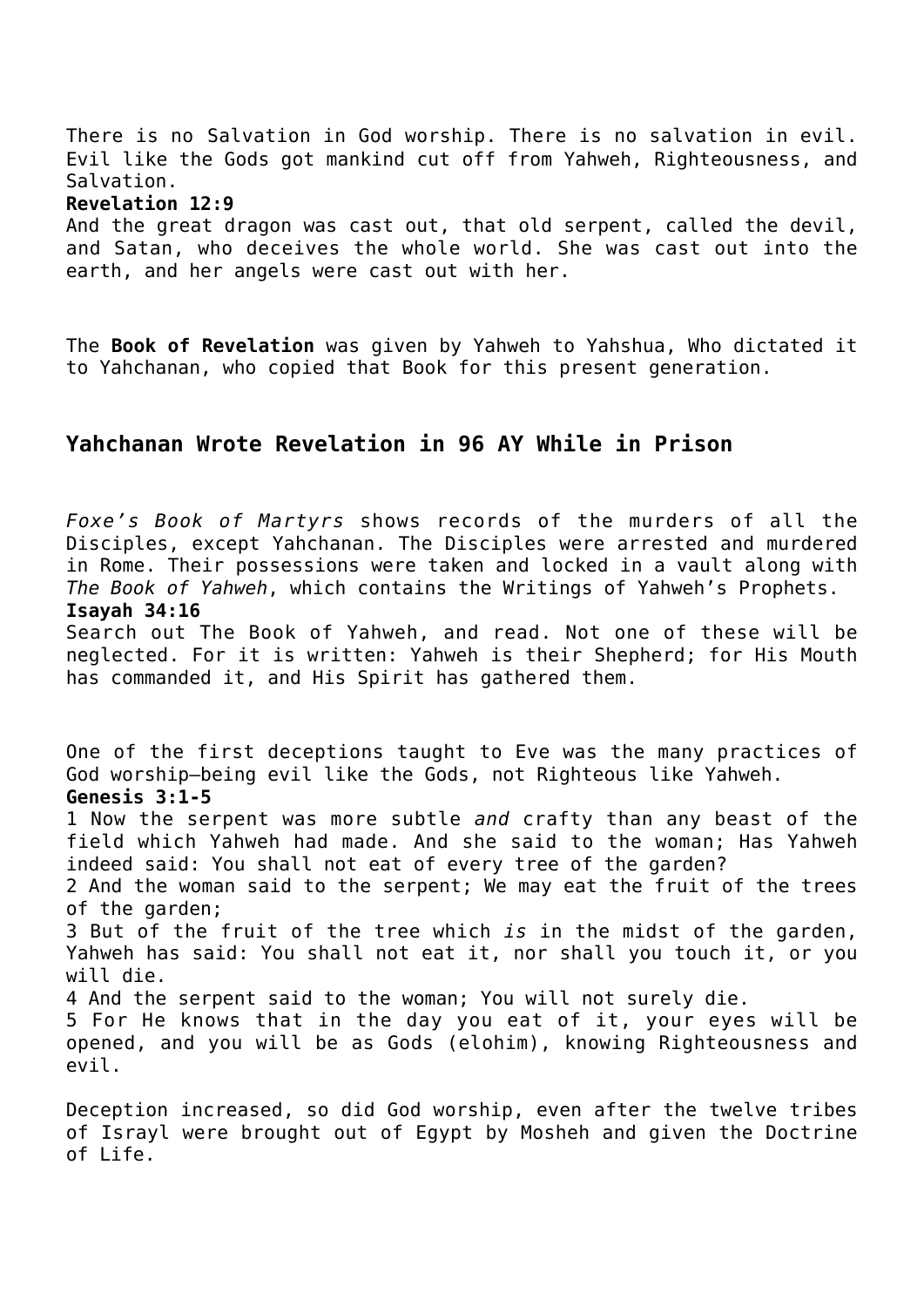In the year 1140 BY, in the days of Yahweh's Prophet Samuyl, the Coptic Catholics made their stand against Yahweh. To be clear, **Coptic** means *Egyptian* and **Catholic** means *universal*, meaning they worship all Gods of the universe, even the demons.

Read about the rejection of Yahweh in the Acts of the Apostles. **Acts 7:34-43, 52-53** 34 I have most assuredly seen the affliction of My people who are in Egypt, and I have heard their groaning, and have come down to deliver them. So now come, I will send you into Egypt. 35 This Mosheh whom they rejected, saying: Who made you a ruler and a judge? is the one Yahweh sent *to be* a ruler and a deliverer, by the hand of the malak who appeared to him in the bush. 36 He brought them out, after he had showed wonders and signs in the land of Egypt, and in the Red Sea, and in the wilderness forty years. 37 This is that Mosheh, who said to the children of Israyl: Yahweh your Father will raise up for you a Prophet like me, from your brothers. Him you will hear. 38 This is he, who was among the called out ones in the wilderness with the malak who spoke to him on Mount Sinai; and *with* our fathers, who received the Doctrine of Life to give to us, 39 Whom our fathers would not obey, but *they* rejected *him.* So in their hearts they turned back to Egypt, 40 Saying to Aaron: Make us Gods (elohim) to go before us. As for this Mosheh who brought us up out of Egypt, we do not know what has become of him. 41 And they made an image of a calf in those days, and offered sacrifice to the God (el), and rejoiced in the works of their own hands. 42 Then Yahweh turned, and gave them up to worship the host of heaven, *just* as it is written in The Book of Yahweh: Was it to Me you brought sacrifices and offerings in the wilderness forty years, O house of Israyl? 43 No! *But* you have lifted up the *idolatrous* temple of Molech; *your God (el),* and Chiun your star-God (el); *Saturn,* the star of your God (el) which you made for yourselves. And I will carry you away beyond Babylon. 52 Which of the Prophets have not your fathers persecuted? And they have slain those who foretold the coming of the Just One; of Whom you now have become the betrayers and murderers**—** 53 *You,* who have received the Laws as they were ordained *and* delivered by Malakim, have not kept *them!*

**Verse 38:** received Doctrine of Life. **Verse 39:** in their hearts turned back to the God worship of Egypt.

God worship has spread to all nations, and all 4,199 religions are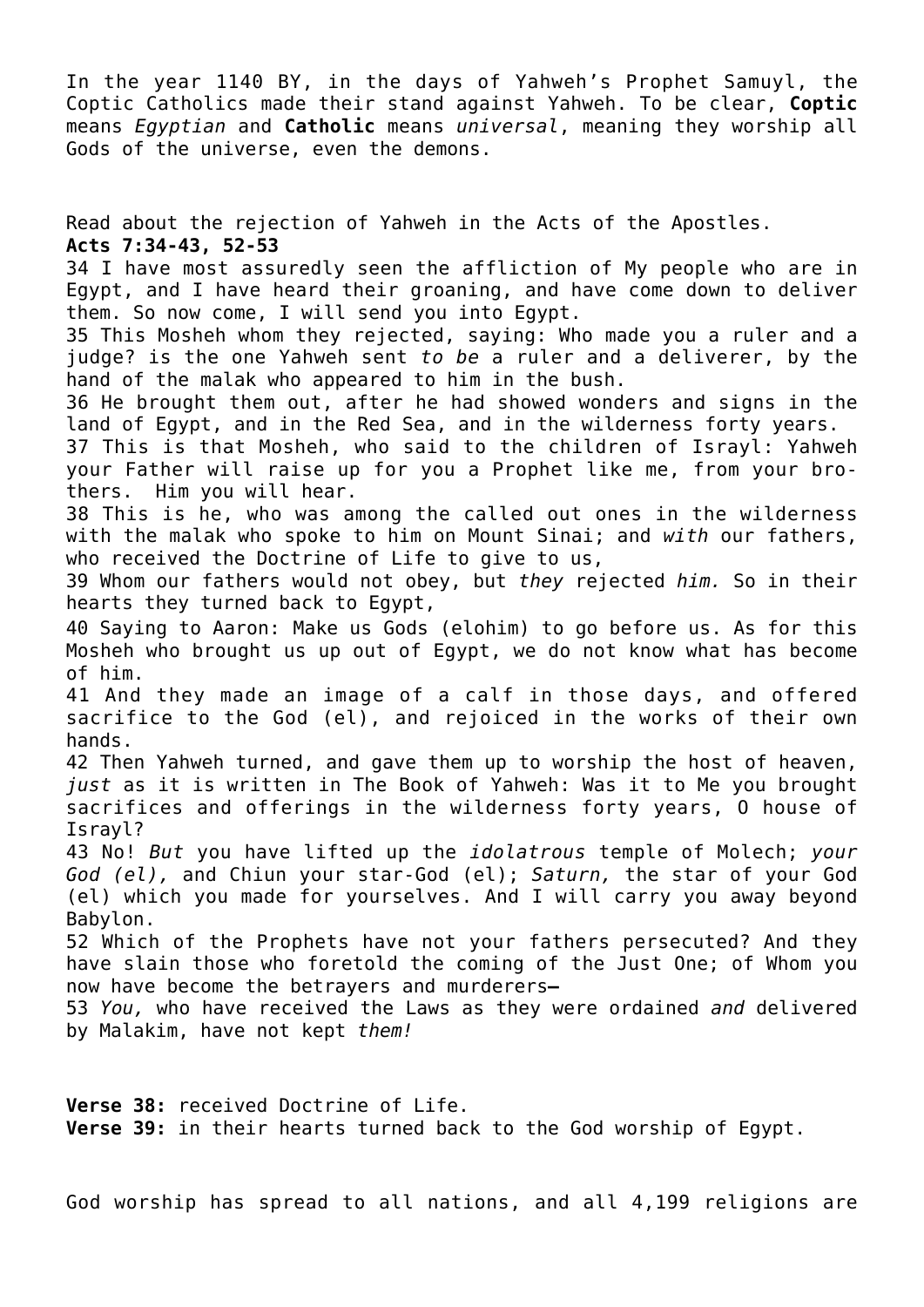practicing evil like the Gods in this generation. That's why murder of all kinds is spreading.

Remember, **Catholic** means *universal.* **Acts 7:41-43** 41 And they made an image of a calf in those days, and offered sacrifice to the God (el), and rejoiced in the works of their own hands. 42 Then Yahweh turned, and gave them up to worship the host of heaven, *just* as it is written in The Book of Yahweh: Was it to Me you brought sacrifices and offerings in the wilderness forty years, O house of Israyl? 43 No! *But* you have lifted up the *idolatrous* temple of Molech; *your God (el),* and Chiun your star-God (el); *Saturn,* the star of your God (el) which you made for yourselves. And I will carry you away beyond Babylon.

Compare with **Revelation 9** and see that many of these Gods are demons: **Revelation 9:20-21**

20 And the rest of the men who were not killed by these plagues, still did not repent of the works of their hands, that they should not worship demons, and Gods (elohim, teraphim) of gold, and silver, and brass, and stone, and of wood: which can neither see, nor hear, nor walk;

21 Neither did they repent of their murders, nor of their sorceries, nor of their fornication, nor of their thefts.

**Acts 7:52** shows they murdered Yahweh's Prophets.

Murder is part of God worship; it's the way of Cain. **Genesis 4:6-8**

6 So Yahweh said to Cain: Why are you angry? Why are you downcast? 7 If you do Righteousness, will you not be acceptable? And if you do not do Righteousness, sin *is* crouching at your door. The desire to sin is with you, but you must overcome it!

8 Now Cain talked with Abel his brother; and it came to pass, when they were spread abroad, that Cain rose against Abel his brother and killed him.

Cain murdered Abel. **Yahdah 1:11** Woe to them! For they have gone in the way of Cain, have run greedily in the error of Balaam for reward, and are sentenced to the perishing in the rebellion of Korah!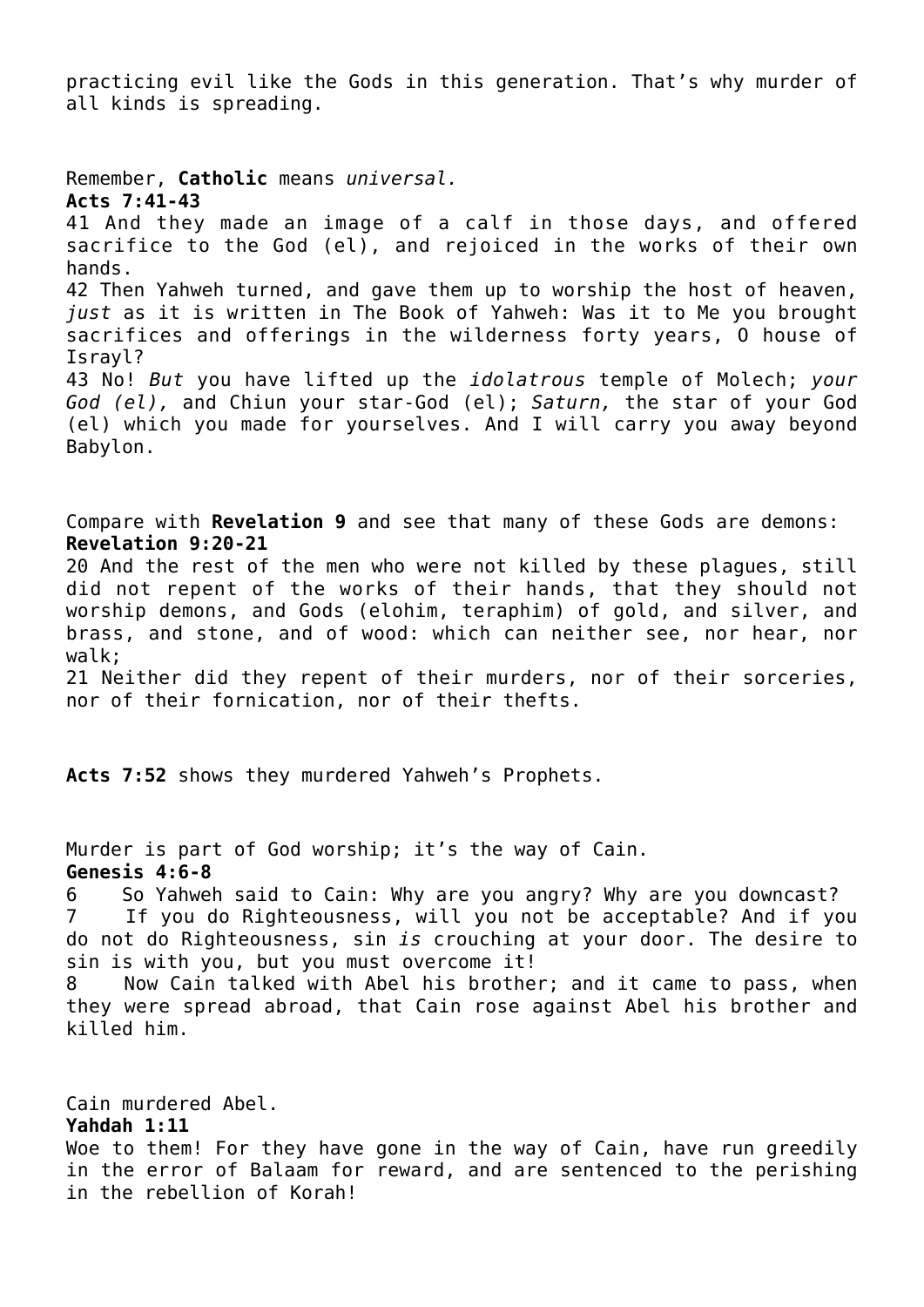Cain was evil as the Gods. **I Yahchanan 3:12-13** 12 Not as Cain, *who* was of that wicked one, and murdered his brother. And why did he murder his brother? Because his works were evil, and his brother's *were* Righteous. 13 Do not marvel, my brothers, if the world hates you.

**Genesis 3:5**…evil as the Gods.

This scenario fits 4,199 war-raging religions in this present, prophesied generation.

You really need to believe the Sacred Scriptures.

## **The Whole World**

#### **Revelation 12:9**

And the great dragon was cast out, that old serpent, called the devil, and Satan, who deceives the whole world. She was cast out into the earth, and her angels were cast out with her.

The Coptic Catholics rose up against Yahweh's Prophet Samuyl. **I Samuyl 8:4-8** 4 Then all the elders of Israyl gathered together and approached Samuyl when he was at Ramah,

5 Saying to him; You are old, and your sons do not walk in your ways. Appoint us a king to judge us; just like all the *other* nations.

6 But these things displeased Samuyl, *especially* when they said; Give us a king to judge us. Then Samuyl prayed to Yahweh.

7 Yahweh answered Samuyl, and said: Listen to all the words the people speak to you, for they have not rejected you; they have rejected Me, that I should not reign over them.

8 Just as they have done to Me from the day I brought them out of Egypt, to this very day, they are now doing to you they are forsaking Me in order to serve God(s); *elohim!*

Did you notice, the elders of Israyl were Coptic Catholics; God worshippers, as were their fathers of Israyl. They later called themselves Pharisees, Sadducees, Essenes, and Herodians, but their worship did not change.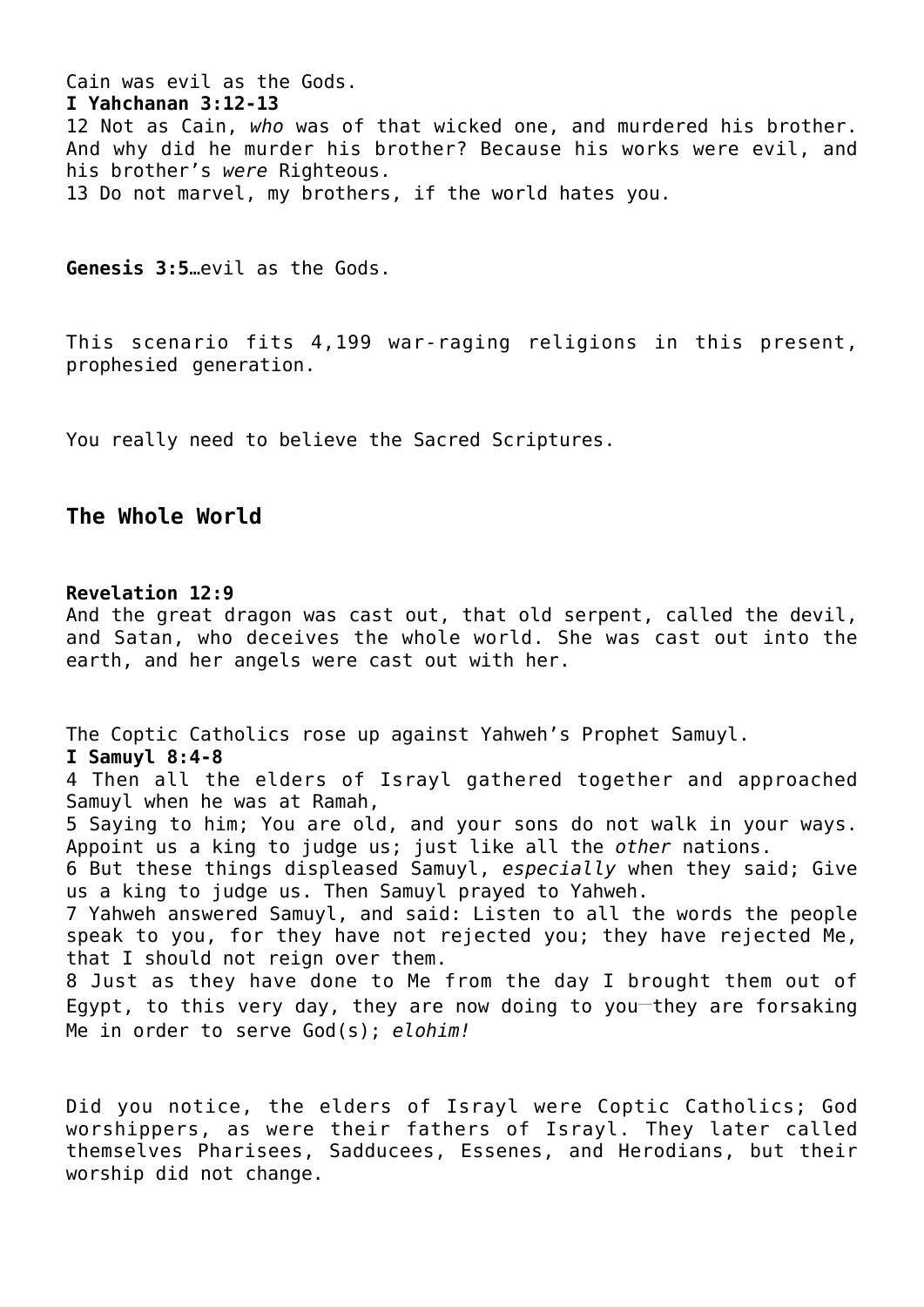They hate Righteousness. **Micahyah 3:1-2** 1 Then I said; Hear now, O heads of Yaaqob, you rulers of the house of Israyl! *Is it* not for you to know justice?— 2 You who hate Righteousness and love evil; who strip off the skin from *My* People, and the meat from their bones;

The elders of Israyl—the religious leaders of the twelve tribes of Israyl—hated Yahweh's Righteousness.

Yahweh's Righteousness is what Yahshua said to seek first. **Mattithyah 6:33** But seek you first the Kingdom of Yahweh and His Righteousness, and all these things will be added to you.

Those Coptic Catholics called themselves Pharisees, Sadducees, Essenes, and Herodians in the days when they killed Yahshua. They were the children of the Coptic Catholics.

Notice this: **Acts 7:52-53** 52 Which of the Prophets have not your fathers persecuted? And they have slain those who foretold the coming of the Just One; of Whom you now have become the betrayers and murderers**—** 53 *You,* who have received the Laws as they were ordained *and* delivered by Malakim, have not kept *them!*

They were the fathers of the children, who then called themselves Pharisees, Sadducees, Essenes, and Herodians; the ones who murdered Stephen, as shown in **Acts 7**.

This was the same religion who rose against Mosheh (**Acts 7:35**), the Coptic Catholic, God-worshipping religion shown in **Acts 7:41-43**, who murdered Yahweh's Prophets. This same religion called themselves Pharisees, Sadducees, Essenes, and Herodians. It's the same religion whose army, the Roman army, stood on their part and polluted the Temple. They built for themselves an army, a strong army. **Daniyl 11:31**

And the army will stand on his part, and they will pollute the Sanctuary of Strength, and will take away the daily*,* and they will place the Lord of heaven.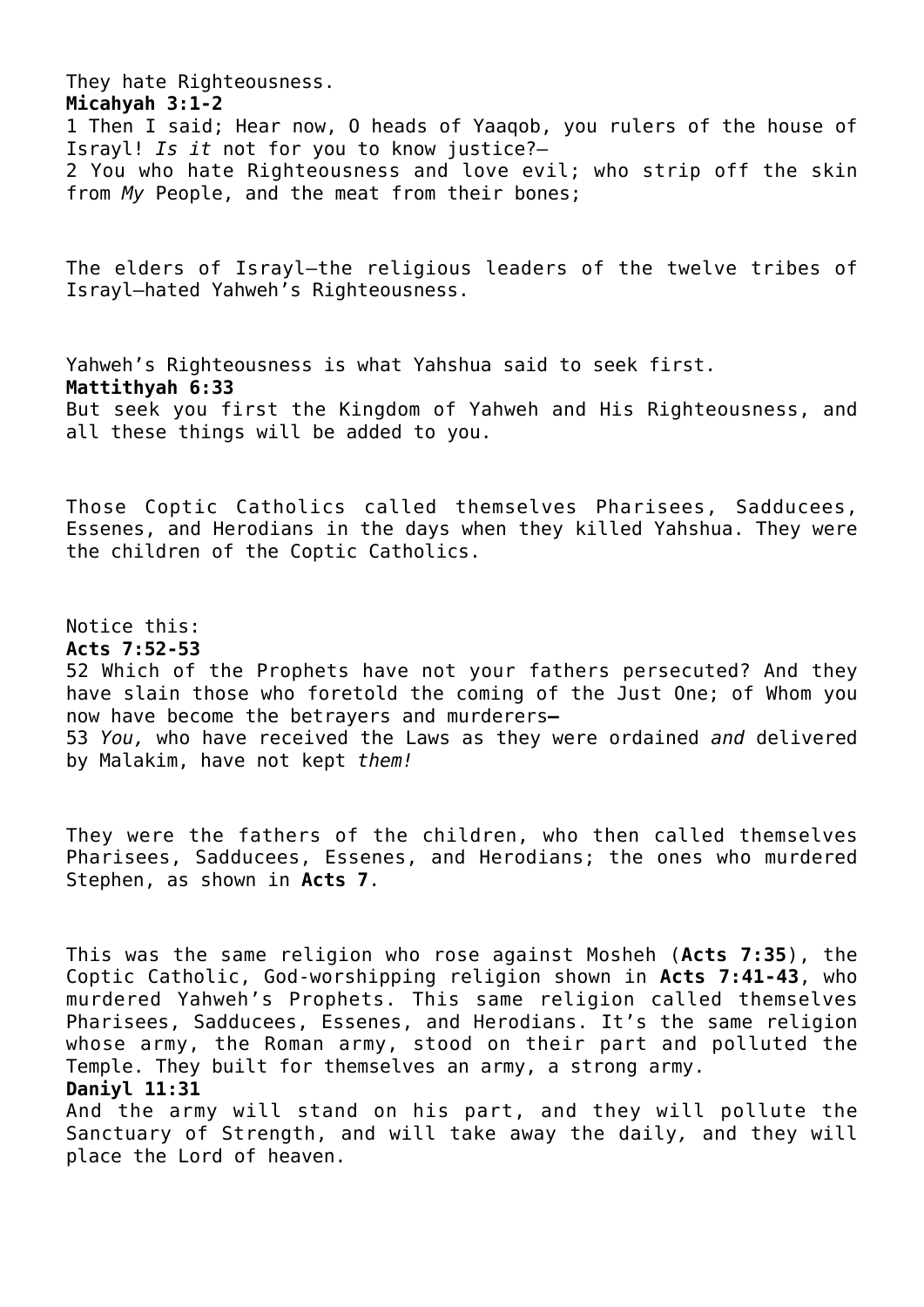This same religion had the Temple moved to Rome, murdered three million Sabbath-keepers in Yerusalem, and using their general, Titus, took all the wealth to Rome. In Rome, they took back their former name, Catholic, and called themselves Roman Catholic.

They are now the leaders of the kings of the earth.

Yahchanan copied the **Book of Revelation** while in prison. That Book and all the Sacred Scriptures written before his, were taken to Rome by General Titus and were locked up by the Vatican Roman Catholic Church for over 1,500 years. The Books were locked up until they were forced to release them for translating so the complete *Book of Yahweh* would be available for Yahweh's Last Days' Work.

Yes, **Revelation 12:9** is True. There are 4,199 religions in this generation and they are all teaching "be like the Gods, evil".

But in the Last Days! **Micahyah 4:1-3**

1 But in the Last Days it will come to pass *that* the mountain; *promotion,* of The House of Yahweh will be established in the chief of the nations. It will be raised above all congregations; and all peoples will *eventually* flow to it.

2 And many nations will come and say; Come, and let us go up to the mountain; *uplifting,* of Yahweh, and to the House of the Father of Yaaqob, and He will teach us of His Ways, and we will walk in His Paths. Because the Laws will depart from Zion, and the Word of Yahweh from Yerusalem.

3 And He will judge between many people, and rebuke strong nations afar off; and they will beat their swords into plowshares, and their spears into pruninghooks. Nation will not lift up sword against nation, nor will they learn war anymore.

## **Leader of the Kings (Religions) of the Earth**

In **Genesis 49**, we are shown this same generation called the Last Days that were spoken of by Yahshua Messiah in **Mattithyah 24** where He also called this time period, that generation.

Now read: **Genesis 49:1** Then Yaaqob called for his sons, and said; Gather together, so I may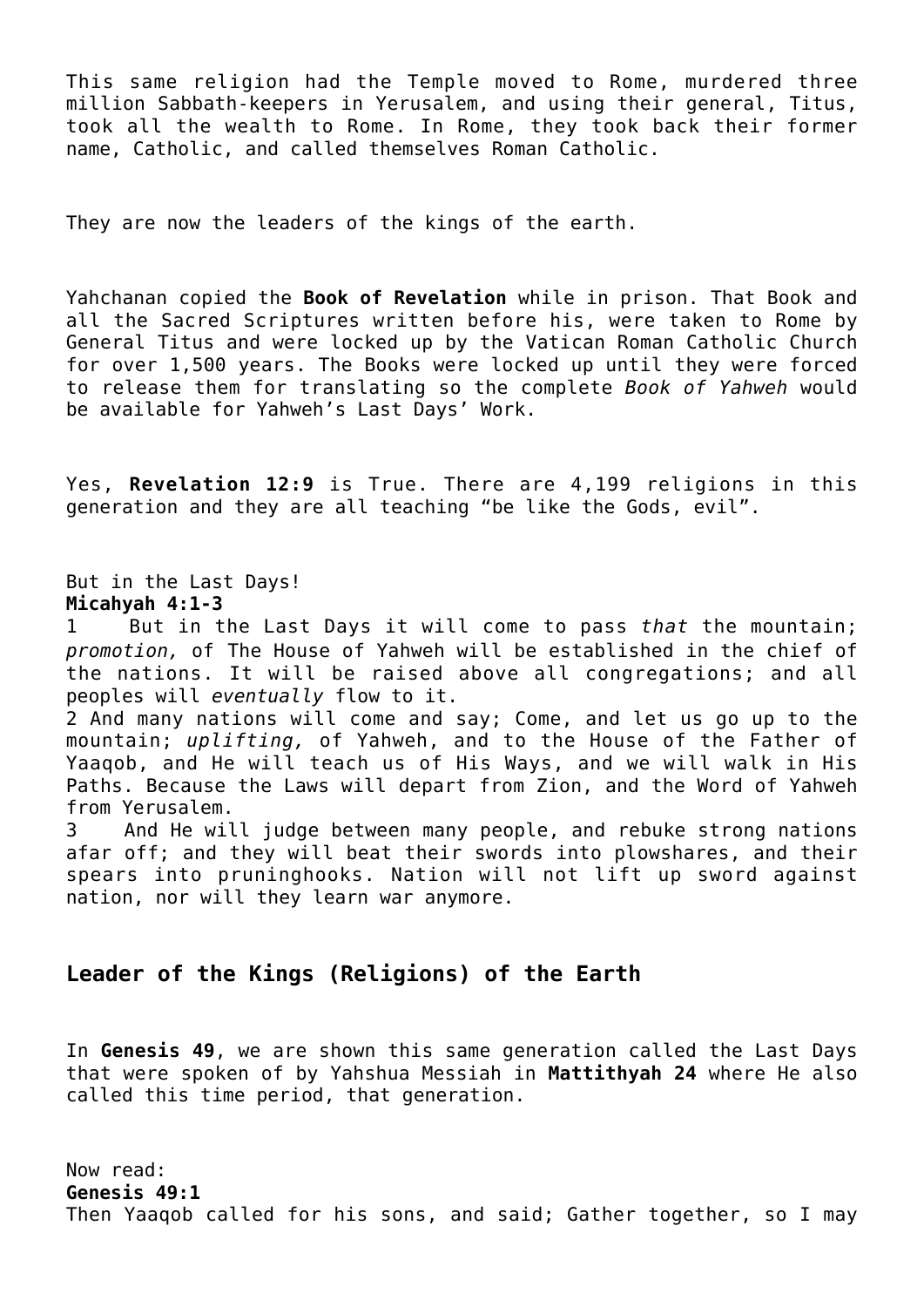tell you what will befall you in the Last Days.

Did you notice this Prophecy is for the Last Days?

Now read: **Genesis 49:10** The scepter will not depart from Yahdah, nor a ruling staff; *lawgiver,* from between his feet, until He comes to Whom tribute belongs, and the obedience of the nations is His.

Notice Yahdah holds the ruling staff until a certain time period. You should read **Genesis 49:1-28**.

Yahdah still holds the ruling staff, as is shown in **Genesis 49**. Read **verse 10** again and believe. The scepter, nor the ruling staff, will depart from Yahdah.

So where is Yahdah now?

**Answer:** the seven hills of Rome.

Come, I will show you this great whore. **Revelation 17:1** And there came one of the seven malakim who had the seven bowls, and talked with me, saying to me: Come, I will show you the sentence of the great whore that sits upon many waters.

Notice next, the God worship involved in whoredom. **Isayah 57:3** But you—come here, you sons of those who call on demons (Gods, Elohim), you offspring of those who apostatize from Yahweh, and commit whoredom with God (El)!

Compare: **Acts 7:42-43** 42 Then Yahweh turned, and gave them up to worship the host of heaven, *just* as it is written in The Book of Yahweh: Was it to Me you brought sacrifices and offerings in the wilderness forty years, O house of Israyl?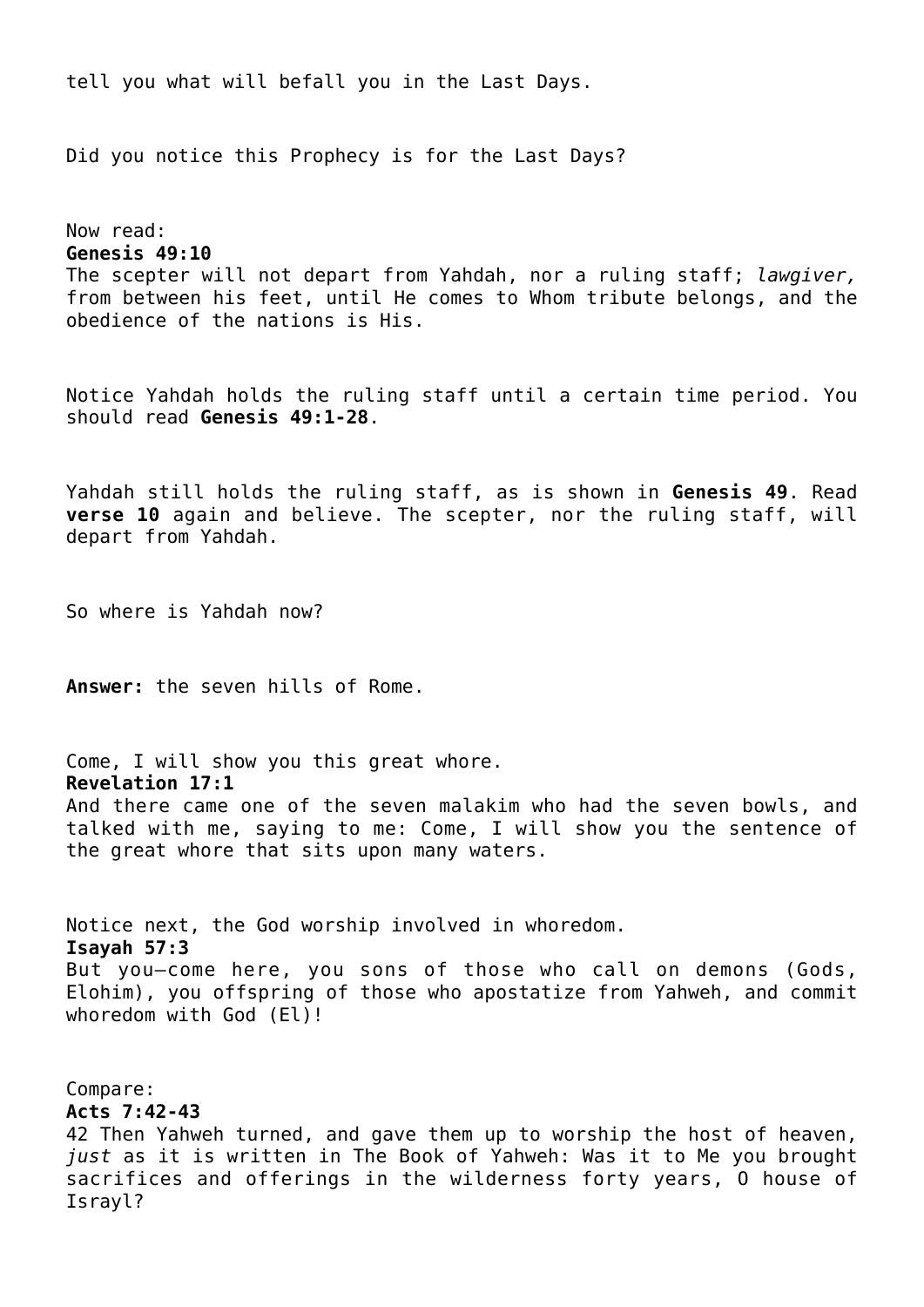43 No! *But* you have lifted up the *idolatrous* temple of Molech; *your God (el),* and Chiun your star-God (el); *Saturn,* the star of your God (el) which you made for yourselves. And I will carry you away beyond Babylon.

I remind you, these were the Pharisees, Sadducees, Essenes, and Herodians, the children of those who received the Laws of Life in the wilderness.

Those same ones are now on the seven hills of Rome. Yahdah moved to Rome in 70 AY.

#### **Revelation 17:1-9**

1 And there came one of the seven malakim who had the seven bowls, and talked with me, saying to me: Come, I will show you the sentence of the great whore that sits upon many waters,

2 With whom the kings (religions) of the earth have committed fornication; *practiced idolatry: Godworship (the worship of elohim),* and the inhabitants of the earth have been made drunk with the wine of her fornication.

3 So he carried me away in the Spirit into the *midst of* Godworshipers (worshipers of Elohim); and I saw a woman sitting on a scarlet colored beast, full of names of blasphemy, having seven heads and ten horns.

4 And the woman was arrayed in purple and scarlet color, and decked with gold, and precious stones, and pearls, having a golden cup in her hand full of abominations and filthiness of her fornication.

5 And upon her head *was* a name written: Mystery Babylon the great, the mother of the harlots and of the abominations of the earth.

6 And I saw the woman drunk with the blood of the Saints, and with the blood of the martyrs of Yahshua. And when I saw her, I wondered with great astonishment.

7 And the Messenger said to me: Why are you astonished? I will tell you the mystery of the woman, and of the beast that carries her, which has the seven heads and ten horns.

8 The beast that you saw was, and is not, and will ascend out of the bottomless pit, and go into perdition. And those who dwell on the earth will wonder—whose names were not written in The Book of Life from the foundation of the world—when they see the beast that was, and is not, and yet is.

9 And here is the mind which has wisdom: The seven heads are seven hills on which the woman sits.

This God worshipping religion is now located on the seven hills of Rome. Does the Roman Catholic Church—Vatican sit on seven hills?

The *Basic Everyday Encyclopedia,* page 451, gives us the following information concerning these seven mountains (hills).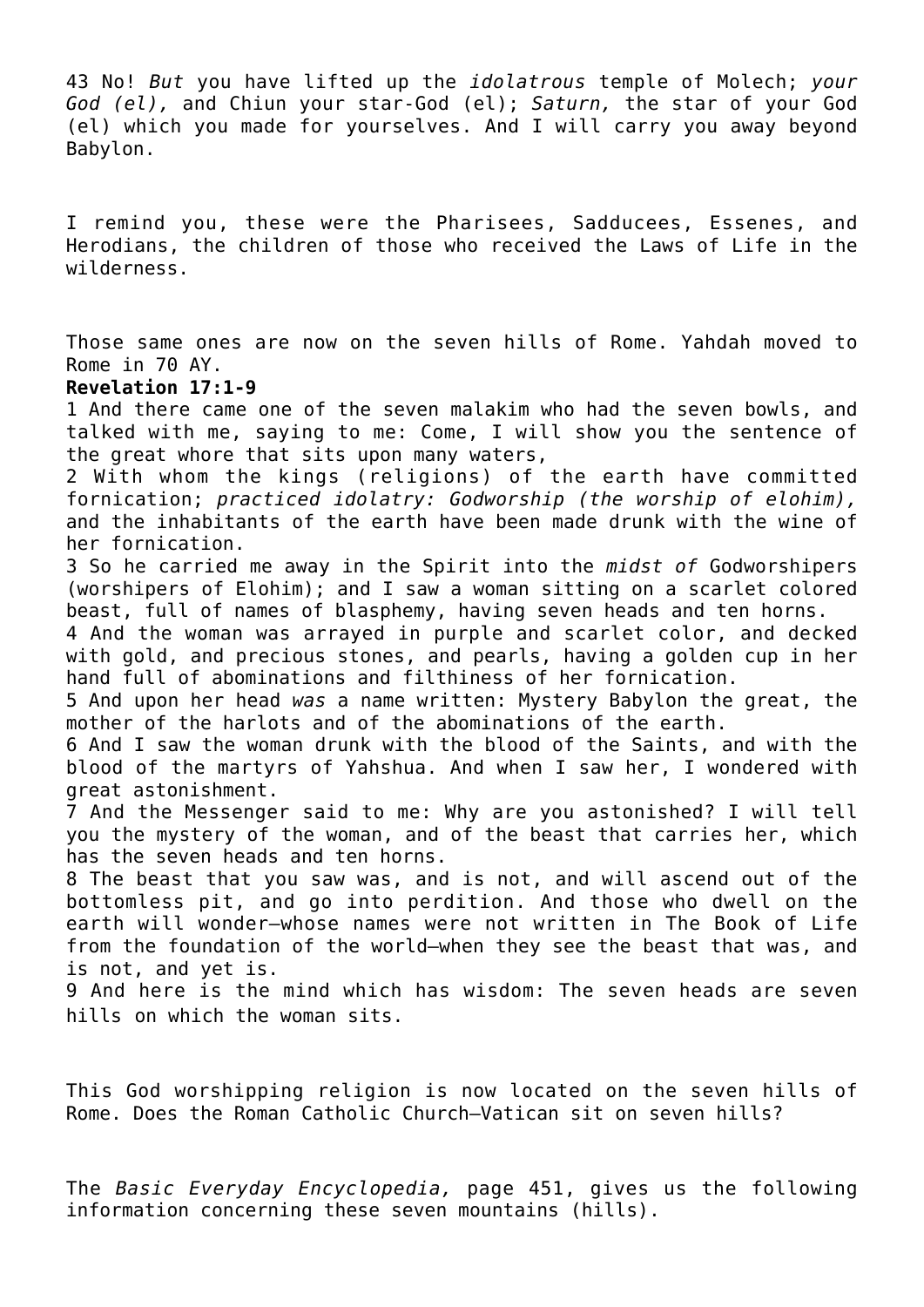Rome…Traditionally founded 753 BC…built on 7 hills…

*Compton's Pictured Encyclopedia*, 1948, Volume 12, page 144, also tells us about the city of seven hills.

…the "City of Seven Hills." …the Capitoline, Palatine, Aventine, Quirinal, Viminal, Esquiline, and Caelian hills. …the seat of the papacy, the head of the great Roman Catholic Church.

Yahdah still holds a ruling staff and is leading all nations into a very ruinous war.

#### **Genesis 49:10**

The scepter will not depart from Yahdah, nor a ruling staff; *lawgiver,* from between his feet, until He comes to Whom tribute belongs, and the obedience of the nations is His.

#### **Isayah 17:1**

The burden of Damascus: Behold, Damascus will cease from *being* a city; it will be a ruinous heap.

For the same reason, all other nations will suffer the same destruction also. Notice this:

## **Isayah 24:1-6, 10, 17-20**

1 Before Yahweh's *very* Eyes, the earth is made empty and it is made waste; the face of it is perverted and its inhabitants scattered abroad;

2 And it will be: as with the people, so with the priest; as with the servant, so with his owner; as with the maid, so with her mistress; as with the buyer, so with the seller; as with the lender, so with the borrower; as with him who takes usury, so with him who gives usury to him:

3 The land will be utterly emptied and utterly plundered, for it has come to pass that this Judgment has been pronounced.

4 The earth mourns and fades away, the world mourns and fades away, and the haughty people of the earth languish.

5 The earth also is defiled under the inhabitants of it, because they have transgressed the Laws, changed the Ordinance, and broken the Everlasting Covenant.

6 Because of this, the curse has devoured the earth, and they who dwell therein are desolate; therefore, the inhabitants of the earth are burned, and few men left.

10 The cities of confusion are broken down; every house is shut up, so no man may come in.

17 Fear and the pit, and snare, *are* upon you, O inhabitant of the earth;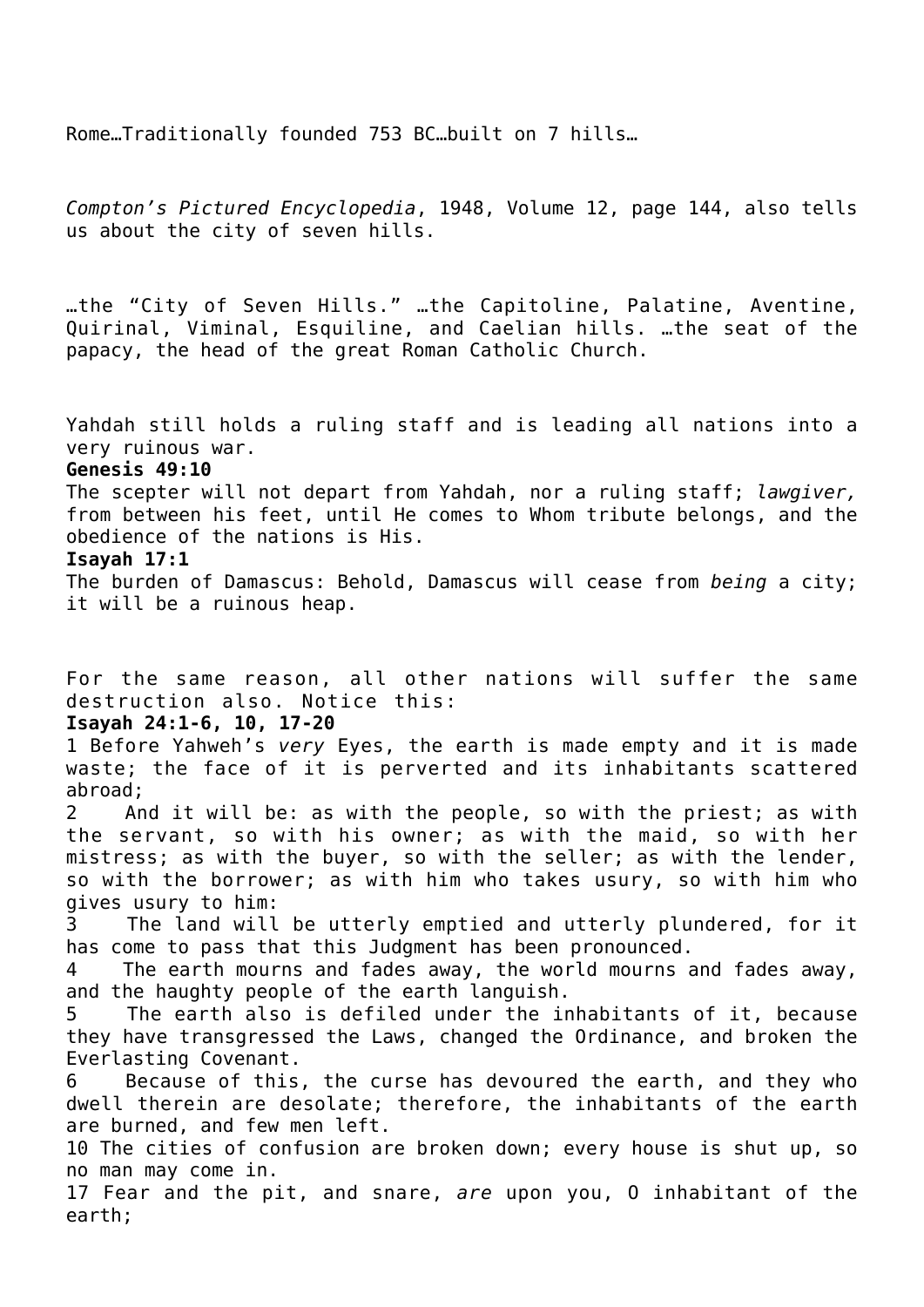18 And it will come to pass, *that* he who flees from the noise of the fear will fall into the pit; and he who comes up from the midst of the pit will be caught in the snare; for the windows from on high are open, and the foundations of the earth are shaken.

19 The earth is utterly broken down, the earth is dissolved clean, the earth is shaken exceedingly.

20 The earth will reel to and fro like a drunkard, and will sway like a hut. The transgression in it will be heavy upon it; it will fall, and not rise again.

## **Revelation 17:1-6, 12**

1 And there came one of the seven malakim who had the seven bowls, and talked with me, saying to me: Come, I will show you the sentence of the great whore that sits upon many waters,

2 With whom the kings (religions) of the earth have committed fornication; *practiced idolatry: Godworship (the worship of elohim),* and the inhabitants of the earth have been made drunk with the wine of her fornication.

3 So he carried me away in the Spirit into the *midst of* Godworshipers (worshipers of Elohim); and I saw a woman sitting on a scarlet colored beast, full of names of blasphemy, having seven heads and ten horns.

4 And the woman was arrayed in purple and scarlet color, and decked with gold, and precious stones, and pearls, having a golden cup in her hand full of abominations and filthiness of her fornication.

5 And upon her head *was* a name written: Mystery Babylon the great, the mother of the harlots and of the abominations of the earth.

6 And I saw the woman drunk with the blood of the Saints, and with the blood of the martyrs of Yahshua. And when I saw her, I wondered with great astonishment.

12 And the ten horns which you saw are ten kings, which as yet have not received a kingdom; but receive authority as kings one hour with the beast.

You recently (Friday, June 17, 2016) witnessed these ten kings pledge their allegiance to the Vatican.

#### **Revelation 17:12**

And the ten horns which you saw are ten kings, which as yet have not received a kingdom; but receive authority as kings one hour with the beast.

They will help Satan in her effort to make war, in this generation, against the Lamb—Yahshua Messiah, Who is High Priest over the House of Yahweh—The House of Yahweh, the Work of the Two Witnesses.

**The Lamb His Work**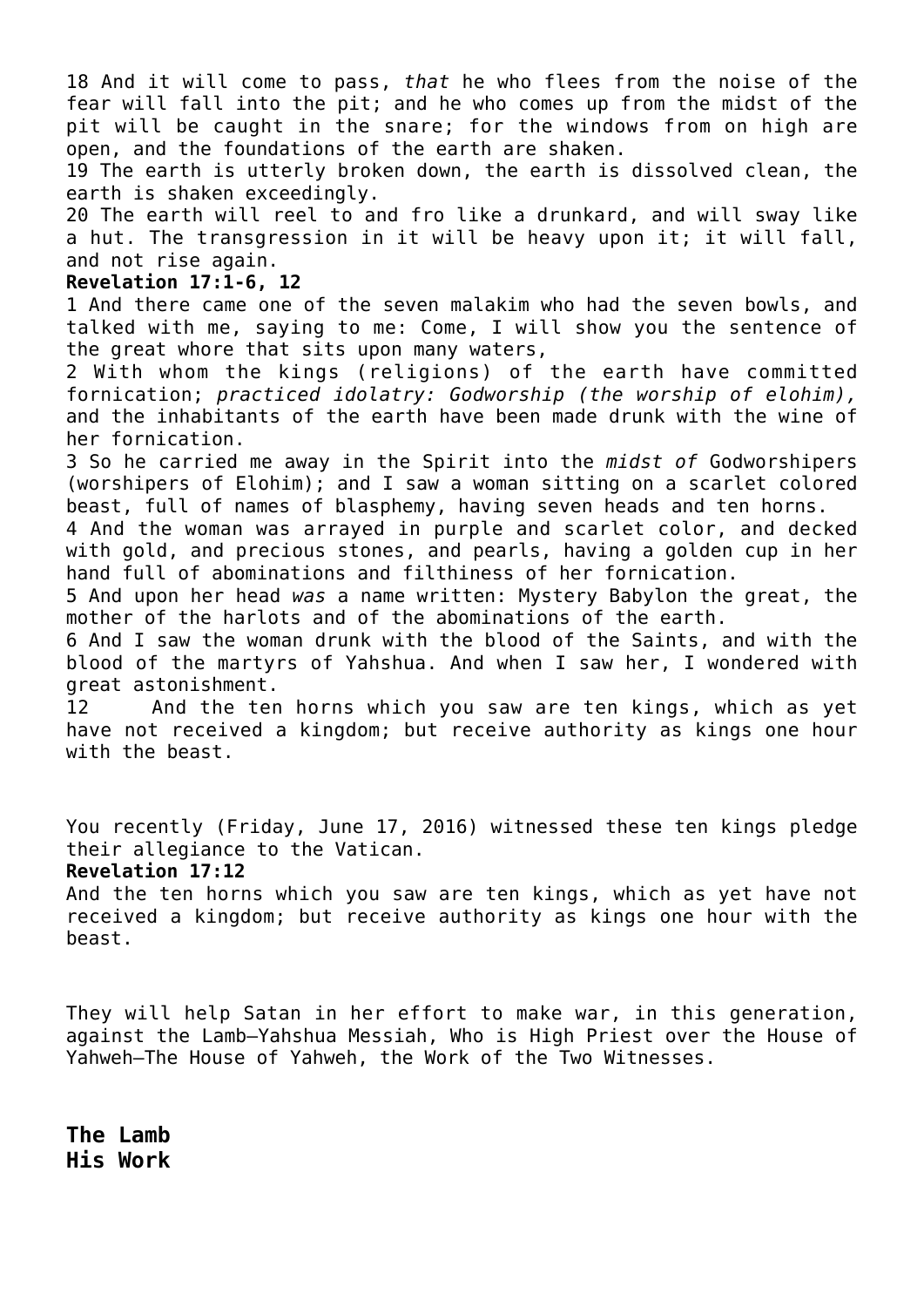#### **Mattithyah 16:18**

And I also say to you who are Kepha: That upon this Rock, YAHWEH UNITY; I will build this house; *family: The House of Yahweh,* and the gates of sheol (hell) will not prevail against it.

Remember this, the Disciples wrote their Books.

*Foxe's Book of Martyrs* shows the deaths/murders of eleven of the twelve Disciples, and Shaul (Paul)—the Roman soldier whom Yahshua chose to call into the Work of Yahweh, after Yahshua had ascended into the heavens. Shaul was trained for this job. He was one of them. He was a police officer in a strong, united police force that controlled the nations.

Shaul's conversion shows a portion of the Authority Yahshua has as He sits (judges) at the Right Hand of Yahweh in heaven. **Yahchanan Mark 16:19** So then, after Yahshua had spoken to them, He was received up into heaven, and sat at the Right Hand of Yahweh. **Mattithyah 28:20** Teaching them to observe all things that I have commanded you. And lo, I am with you always, to The End of the Age.

Notice the words **teaching** and **commanded you**.

Teaching what?

It is certainly not what the Vatican—Roman Catholic Church and her 4,198 religions (daughters) teach. They teach war, which will soon be nuclear, in this generation.

**Yahshua's Teachings— The Ten Catholic Kings Fight Against**

Read it for yourself.

**Mattithyah 19:17**

But He said to him: Why do you question Me about Righteousness? There is only One Who is the Standard of Perfection, and He is Yahweh; so if you would enter into Life, keep the Laws of Yahweh.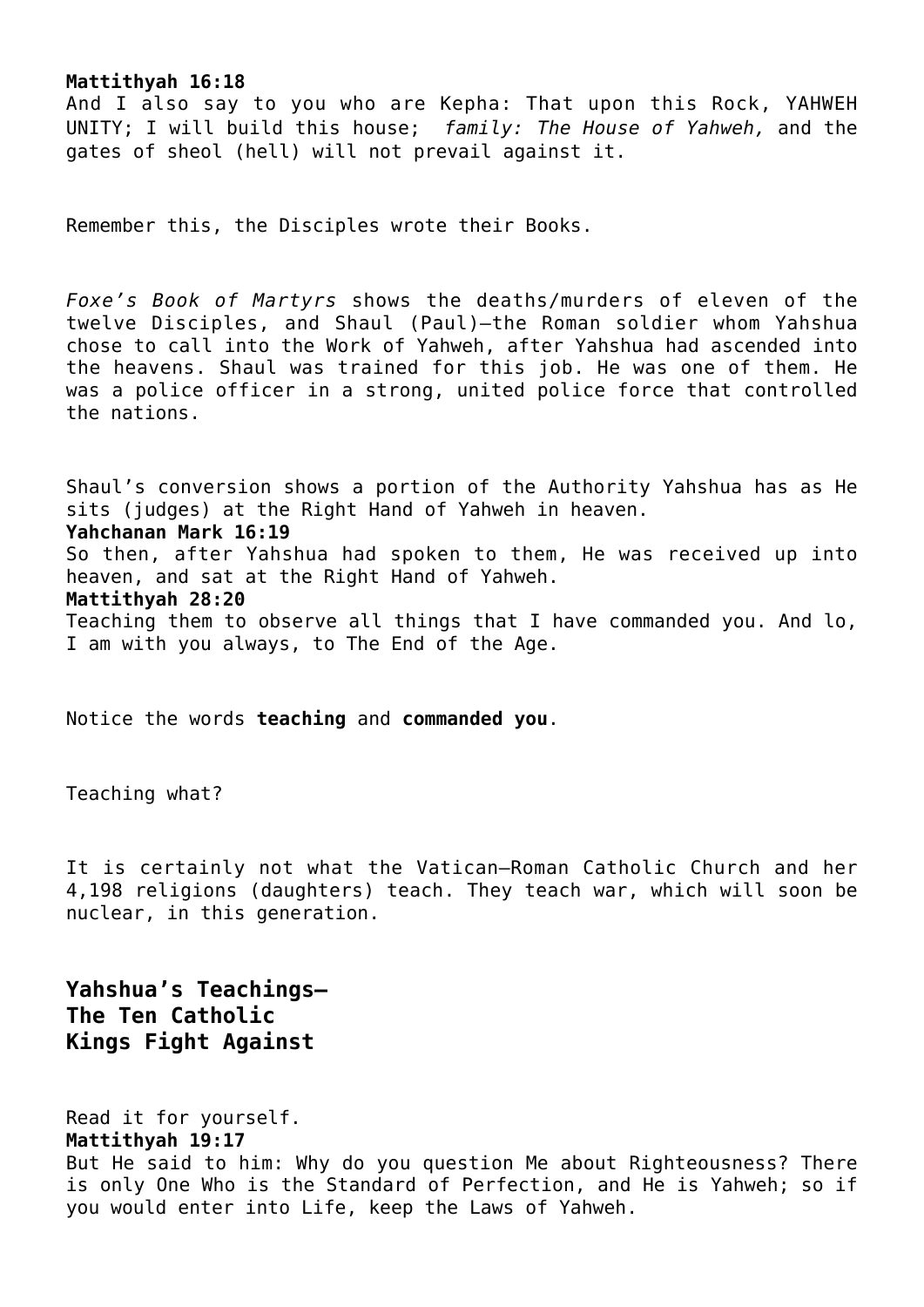**Mattithyah 5:17** Do not *even* think that I have come to destroy the Laws or the Prophets; I have not come to destroy *them,* but to establish *them.* **Mattithyah 7:12** Therefore, all things you want men to do to you, do the same to them, for this is *the Teaching of* the Laws and the Prophets. **Mattithyah 7:13** Enter in through the narrow gate; for wide *is* the gate and broad *is* the way that leads to destruction, and many are those who go that way. The narrow gate? **Mattithyah 6:33** But seek you first the Kingdom of Yahweh and His Righteousness, and all these things will be added to you. **Mattithyah 7:15-23** 15 Beware of false prophets who come to you in sheep's clothing, but inwardly they are ravening wolves. 16 You will know them by their fruits. Do men gather grapes from thorns, or figs from thistles? 17 Likewise, every Righteous tree brings forth Righteous fruit; but a tree of evil brings forth fruit of iniquity. 18 A Righteous tree cannot bring forth fruit of iniquity, nor *can* a tree of evil bring forth fruits of Righteousness. 19 Every tree which does not bring forth Righteous fruit is cut down, and cast into the fire. 20 Therefore, by their fruits you will know them. 21 Not everyone who says to Me; Teacher! Teacher! will enter into the Kingdom of Yahweh, but *only* he who does the will of My Father Who is in heaven. 22 Many will say to Me in that day; Teacher! Teacher! Have we not prophesied in Your Name, and cast out demons in Your Name, and in Your Name performed many wonderful works? 23 But then I will declare to them; I never knew you. Get away from Me, you who practice iniquity. **Revelation 22:12-14** 12 And behold, I come quickly, and My Reward *is* with Me, to give every man according as his work will be. 13 I am the First and the Last, the Beginning and the End. 14 Blessed *are* those who keep His Laws, that they may have right to the Tree of Life, and may enter in through the gates into the City. **Yahshua is High Priest over The House of Yahweh**

**Mattithyah 6:33** But seek you first the Kingdom of Yahweh and His Righteousness, and all these things will be added to you. **Mattithyah 16:18**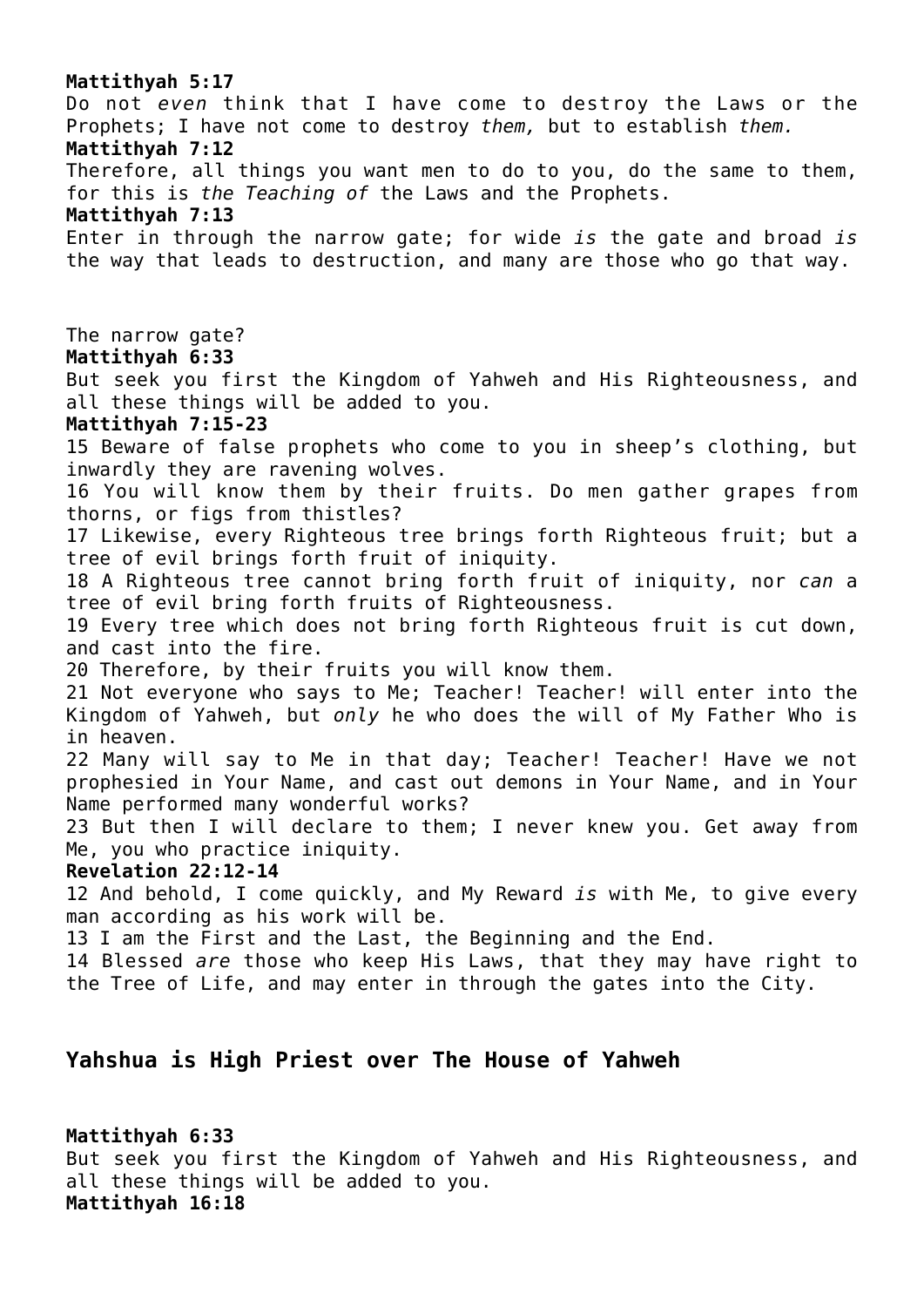And I also say to you who are Kepha: That upon this Rock, YAHWEH UNITY; I will build this house; *family: The House of Yahweh,* and the gates of sheol (hell) will not prevail against it. **Hebrews 10:21** And *having* a High Priest over The House of Yahweh:

Notice what Yahshua, as High Priest, is teaching The House of Yahweh: **Hebrews 10:16** This is the Covenant that I will renew with them after those days, says Yahweh: I will put My Laws into their hearts, and in their minds I will write them;

That is the same thing He taught His Disciples. **Mattithyah 4:4** But He answered, and said; It is written: Man does not live by bread alone, but by every Word that proceeds out of the mouth of Yahweh.

**The Prophesied Wars Of the Ten Kings Against Yahshua And His House of Yahweh**

Yahshua Messiah said that this generation of the nuclear bombs that will darken the sun, will not pass until this Prophecy takes place.

This war will only take one hour.

**Read and Believe The Result of the Ten Kings**

#### **Revelation 17:12-17**

12 And the ten horns which you saw are ten kings, which as yet have not received a kingdom; but receive authority as kings one hour with the beast. 13 These have one purpose and they give their power and authority to the beast. 14 These will make war with the Lamb, but the Lamb will overcome them; for He is the Ruler of rulers and King of kings; and those who are with Him *are* called, and chosen, and faithful. 15 And he said to me: The waters which you saw, where the whore sits,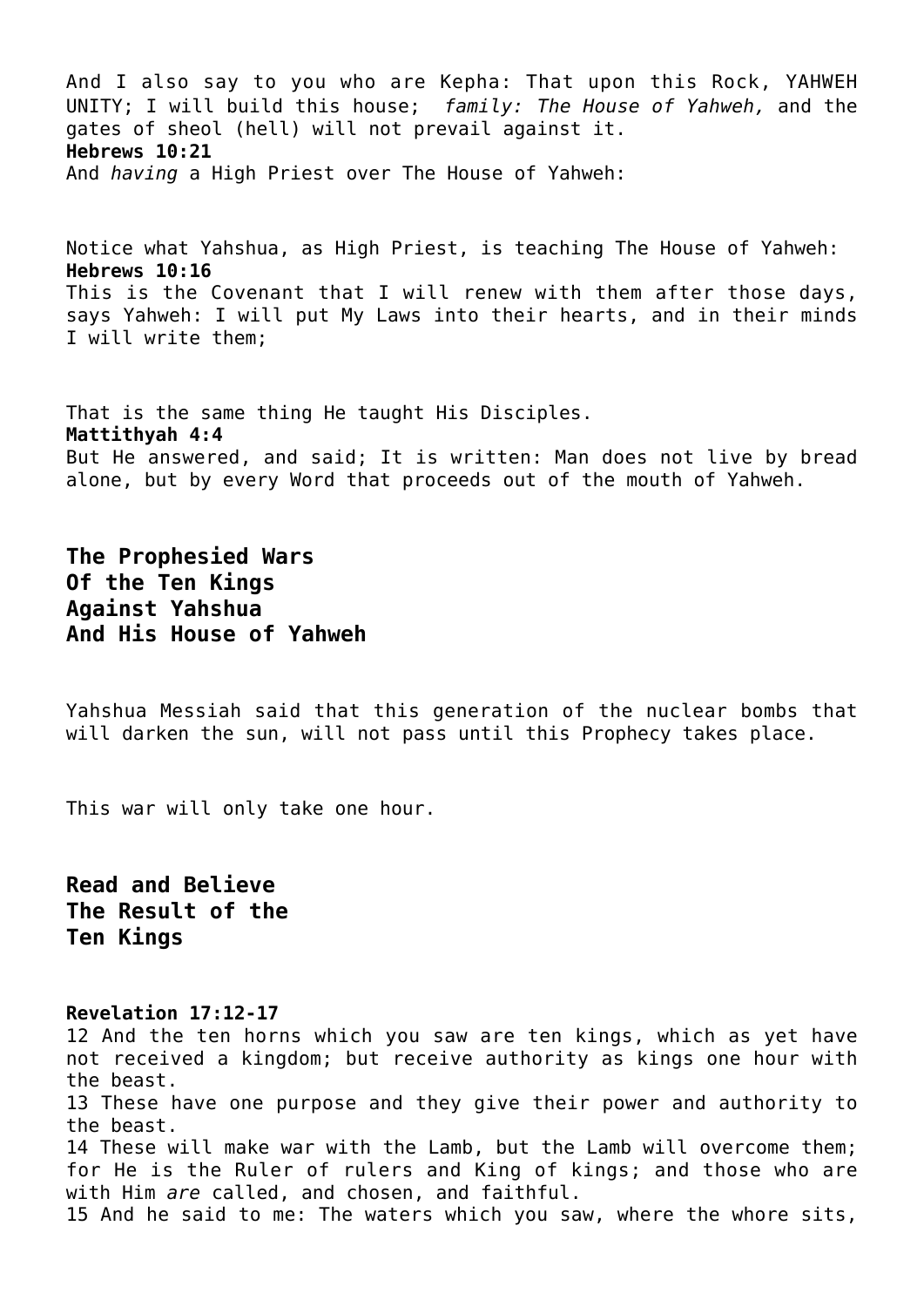are peoples, and multitudes, and nations, and languages.

16 And the ten horns which you saw upon the beast, these will hate the whore, and will make her desolate and naked, and will eat her flesh, and burn her with fire.

17 But the Gods have put in their hearts to perform their will; and to agree, and give their kingdom to the beast, until the Words; *Prophecies,* of Yahweh will be fulfilled.

The one hour war. **Revelation 18:1-5**

1 And after these things I saw one Messenger, who was sent from Yahweh. He had great Authority; and the nations were taught Righteousness by him.

2 And he cried mightily with a strong voice, saying: Babylon the great is fallen, is fallen, and is become the habitation of demons, and the hold of every foul spirit, and a place where its priests reject knowledge and they teach everyone to be unclean; to hate and get away from keeping the Laws.

3 For all nations have drunk of the wine of the wrath of her fornication, and the kings of the earth have committed fornication with her, and the merchants of the earth have grown rich through the abundance of her delicacies.

4 And I heard another voice from heaven, saying: Come out of her, My People, so that you do not partake in her sins, and so that you do not receive of her plagues,

5 For her sins have reached unto heaven, and Yahweh has remembered her iniquities!

**Verse 5**: her sins

"Her sins" shows she belongs to Satan, and is evil as the Gods.

**I Yahchanan 3:4, 7-8, 10**

4 Whoever commits sin, transgresses also the Laws; for sin is the transgression of the Laws.

7 Little children, let no man deceive you; he who practices Righteousness is Righteous, just as He is Righteous.

8 He who practices sin is of the devil, for the devil has sinned from the beginning. For this purpose the Son of Yahweh was manifested; that He might destroy the works of the devil.

10 In this the Children of Yahweh and the children of the devil are manifest. Whoever does not practice Righteousness is not of Yahweh, and he does not love his neighbor!

#### **Romans 6:16**

Do you not know that to whom you yield yourselves as servants to obey, his servants you are whom you obey—whether of sin, *which leads* to death, or *of* obedience, *which leads* to Righteousness?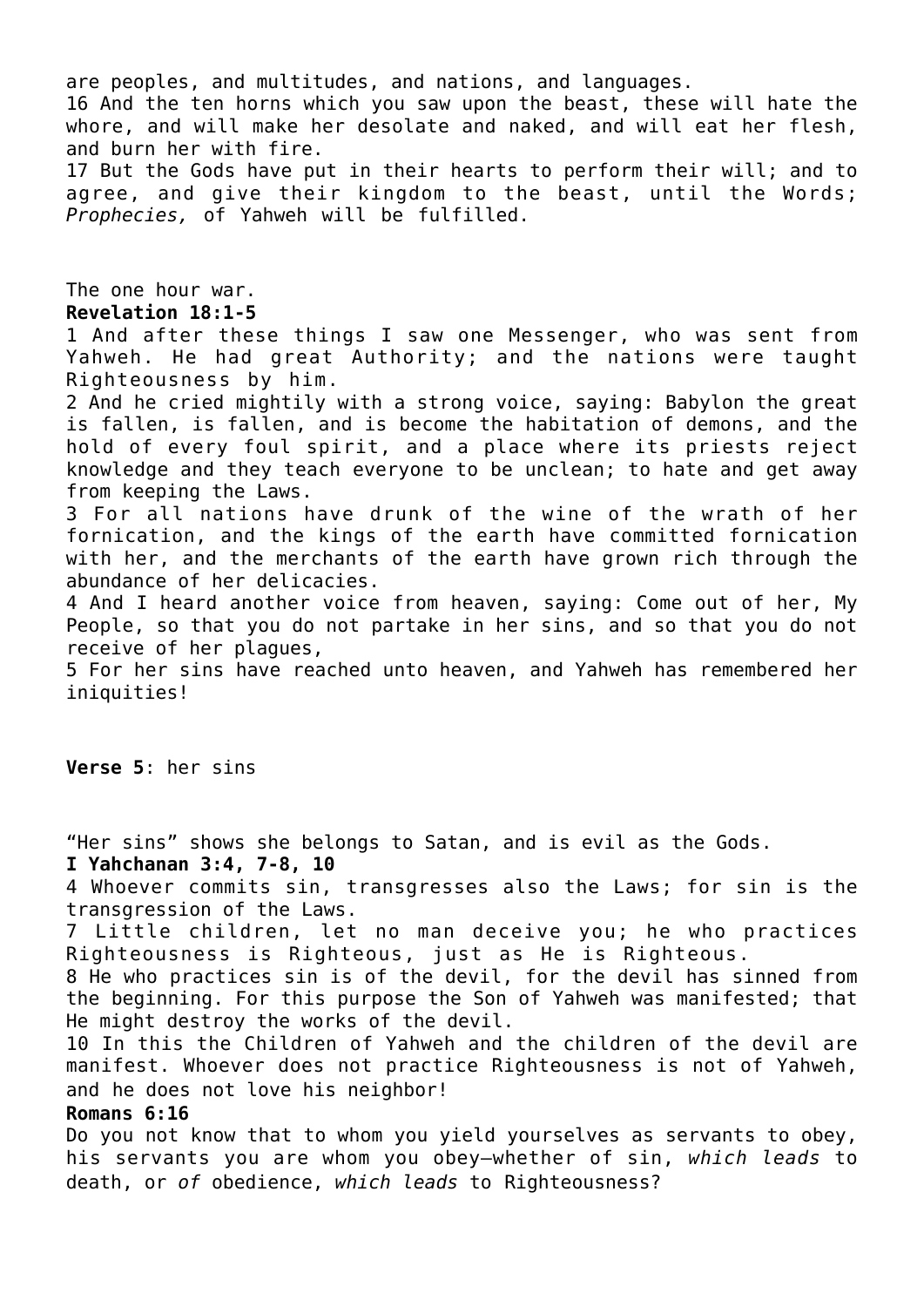Back to the one hour burning: **Revelation 18:8-10, 17, 19** 8 Therefore, her plagues will come in one day—death, and mourning, and famine; and she will be utterly burned with fire; for strong *is* Father Yahweh Who judges her. 9 And the kings of the earth, who have committed fornication and lived luxuriously with her, will wail over her, and lament for her, when they will see the smoke of her burning— 10 Standing afar off for the fear of her torment, saying: Alas! Alas! That great city Babylon, that mighty city! For in one hour your judgment has come! 17 For in one hour such great riches came to nothing! And every sea captain, and all the company in ships, the sailors, and all who earn their living from the sea, stood afar off, 19 And they cast dust on their heads, and cried, weeping and wailing, saying: Alas! Alas, that great city, in which all who had ships in the sea were made rich through her wealth! For in one hour she is made desolate.

**Verses 10, 17**, and **19** say **one hour**.

What does the world's intelligence say?

Yes! Yes! Yes!

## **Atomic Armageddon is just 30 minutes away – former US Navy advisor**

Published time: 7 Dec, 2015 07:31 Edited time: 7 Dec, 2015 09:50 https://www.rt.com/shows/sophieco/324941-nuclear-co;c-war-us/

Dr. Theodore Postol, former advisor to the U.S. Chief of Naval Operations, a professor at MIT, nuclear technology expert.

… US and Russia once again are pumping up their nuclear arsenal, and the Doomsday Clock shows it's just three minutes before midnight. Is nuclear destruction looming once again over humankind? …could Atomic Armageddon happen by accident?…

Sophie Shevardnadze: *…Ted, President Obama came into the White House*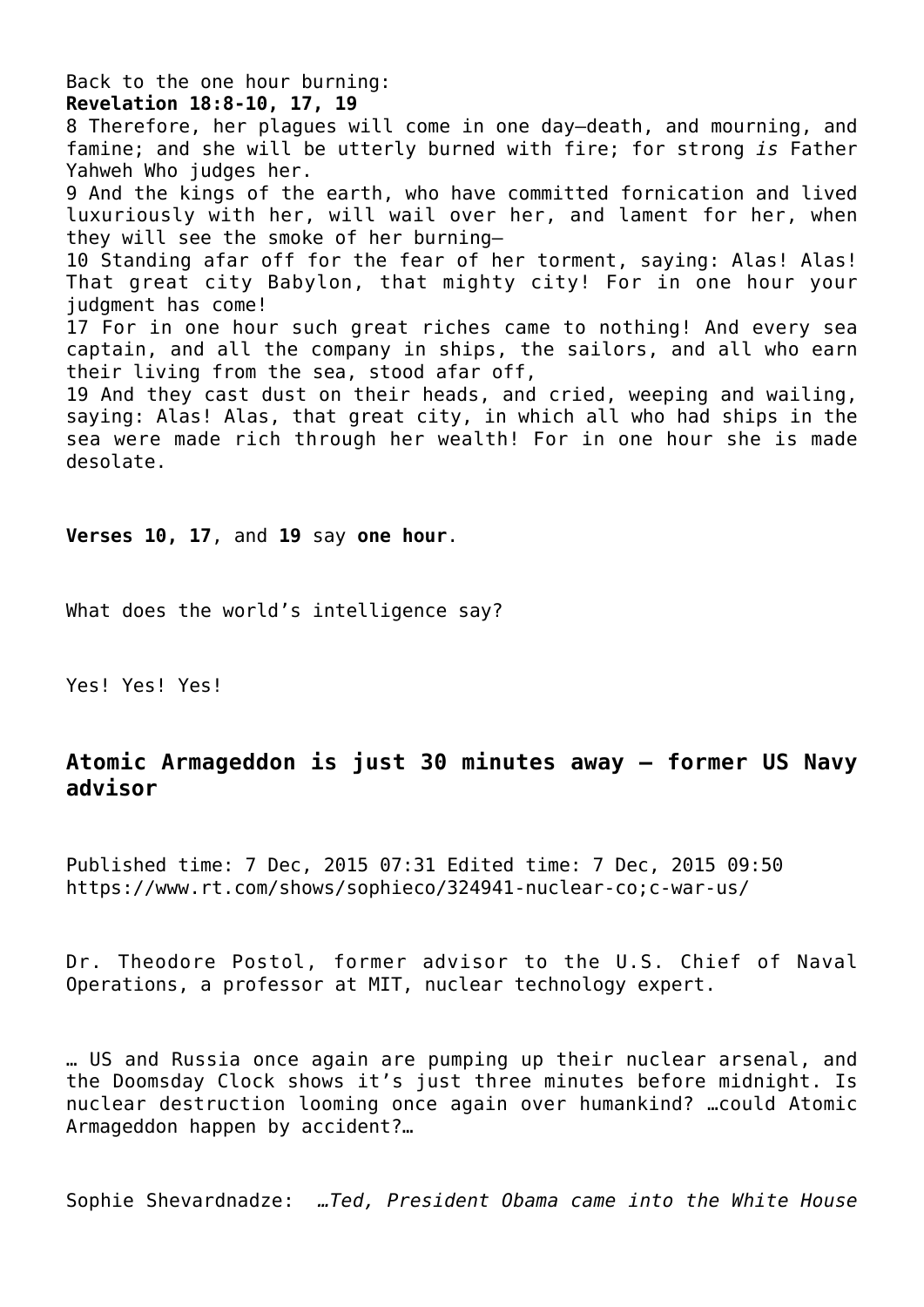*calling for "Global Zero" – now, there are plans to spend a trillion dollars on an overall of entire nuclear arsenal. Why is this happening?*

Dr. Theodore Postol: I think this is a consequence of the domestic politics.

SS: *Now, do you believe the U.S. is readying its nuclear forces for direct confrontation with Russia? Do you think nuclear war is possible now? At any scenario, do you see that?*

Dr. TP: I do think that an accidental nuclear war between the U.S. and Russia is possible. …I do think we are in danger.

SS: *What happens, hypothetically, if there is a nuclear war? Will a doctrine like a mutual destruction doctrine ever work again?*

Dr. TP: …somebody makes a bad decision with incomplete information, which is almost certainly what happens in the real world – information is never complete – you could have a massive use of nuclear weapons, and that, of course, would end civilization as we know it…

SS: *Now, Ted, tell me something. Explain to an amateur, to me, how does one launch a nuclear weapon? Is it as easy as pressing a button? How long does it take for a nuclear missile to reach its target?*

Dr. TP: The ballistic missile could be fired, basically, within 50 or 60 seconds, more or less, after alert being given to the operators. The rocket will then ignite…then it would release warheads. The warheads would float in the near vacuum of space under the influence of gravity and momentum, and in about 20-28 minutes would arrive at their targets, re-enter the atmosphere and explode. So the world could be, basically, finished off in anywhere from half hour to an hour upon the arrival of these warheads. …most nuclear warheads would be delivered in a very short time, probably within half hour or an hour interval.

**Damascus Then The Nations**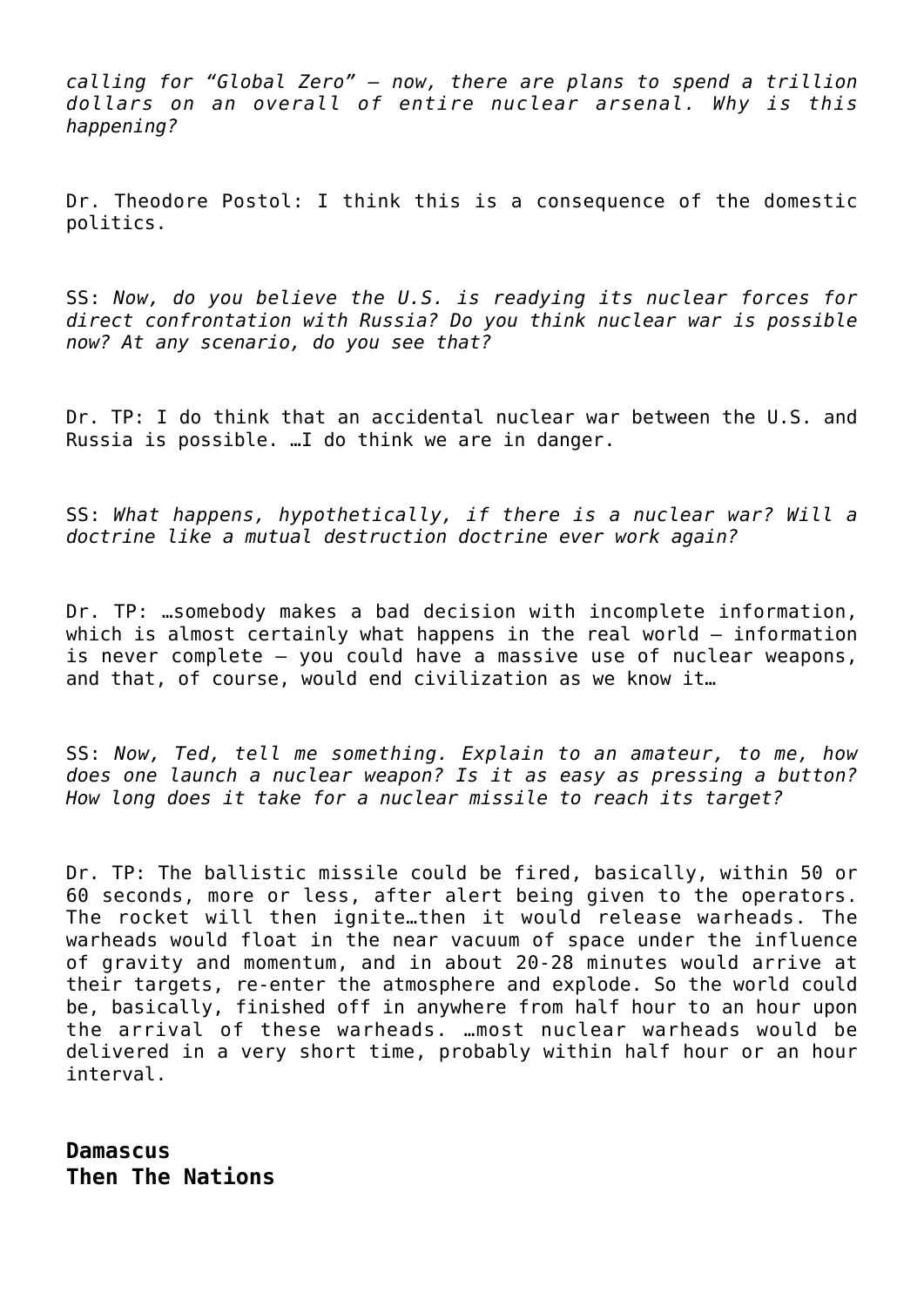It seems that the Damascenes were, and are, the most extensive of all idolaters. Damascus was the strong city of the fourth beast and the so-called "holy" Roman Empire.

Early on, Damascus has 365 streets, each named after a different God. Each God had its particular day of worship so that the whole group of Gods was worshipped in the course of a year.

To see the full lesson of Damascus being the first to become ruinous, you need to compare **Exodus 12** showing when Yahweh warned Egyptian Coptic Catholics what would take place if they failed to let the twelve tribes—the children of Abraham—leave Egypt.

Read now: **Exodus 12:1-15**

1 And Yahweh said to Mosheh and Aaron in the land of Egypt:

2 This Moon *shall be* your beginning of Moons; it *shall be* the First Moon of the Year to you.

3 Speak to all the congregation of Israyl, saying; On the Tenth *Day* of this *First* Moon, each man is to take a lamb for his family, one for each household.

4 If any household is too small for the lamb, let him and his brother next to his house share it, having taken into account the number of people there are. You are to determine the amount of lamb needed in accordance with what each person will eat.

5 Your lamb must be without blemish, a male of the first year. You may take *it* from the sheep or from the goats:

6 And you must keep it until the Fourteenth Day of the same Moon: then the whole multitude of the congregation of Israyl shall kill it between the two evenings.

7 And they shall take some of the blood and put it on the sides and tops of the doorframes of the houses, in which they eat *the lamb.*

8 Then they must eat the meat in that night; roasted in fire. With unleavened bread and with bitter herbs they shall eat it.

9 Do not eat it raw, nor boiled at all with water; only roasted in fire, its head with its legs, and with its entrails.

10 And you must let nothing of it remain until morning; but that which remains of it until morning, you must burn with fire.

11 And in this way you shall eat it: with a belt on your waist, your sandals on your feet, and your staff in your hand. Eat it in haste; it is Yahweh's Passover,

12 Because, on account that the Egyptians sinned *against Me,* transgressing My Laws, this night all the firstborn in the land of Egypt will be struck down; both men and animals, and Judgment will be executed on all the Gods; *elohim,* of Egypt. I am Yahweh.

13 And the blood will be a sign for you on the houses where you are. And when I see the blood, I will pass over you; and the plague shall not be upon you to destroy you, when the land of Egypt is struck.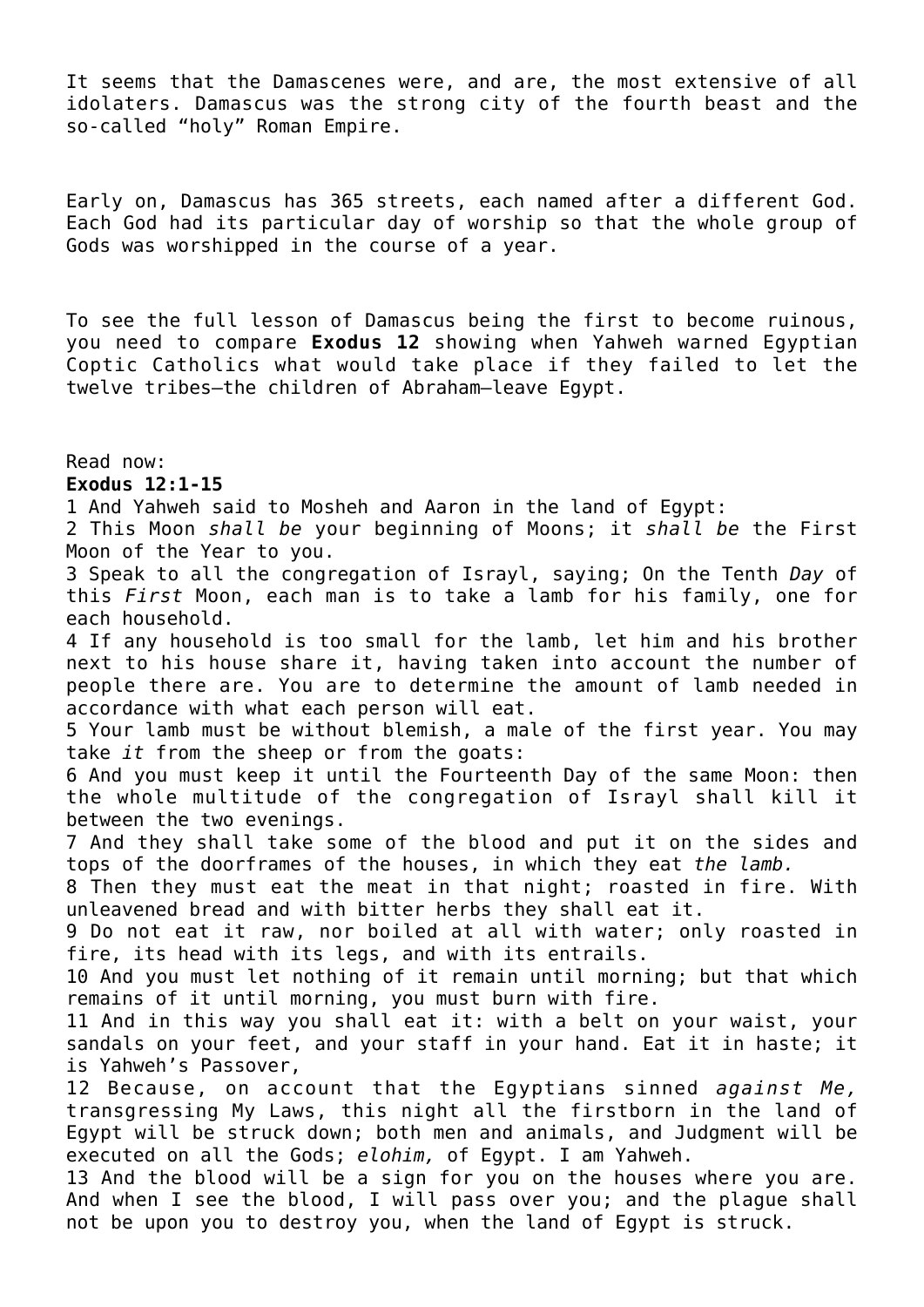14 And this day shall be to you for a memorial; and you shall keep it as a Feast to Yahweh throughout your generations. You shall keep it as a Feast by an Ordinance forever.

15 Seven days you must eat unleavened bread. On the day before you must remove leaven from your houses. For whoever eats leavened bread from the first day through the seventh day *of Yahweh's Feast of Unleavened Bread,* that person will be cut off from Israyl.

Once again, we see the plagues approaching, as the hateful attitudes heat up to the one hour burning. But first, Damascus—the example of God worship—then the rest of Satan's children.

### **Isayah 14:12-29**

12 How you have fallen from heaven, O Hillel; *Lucifer, Aphrodite, Venus,* child of the light! How you are cut down to the ground, you who weakened the nations!

13 For you have said in your heart; I will ascend above the heavens; I will raise my throne above the stars of Yahweh. I will sit in the highest place on the holy mountain of the congregation.

14 I will ascend above the heights of the clouds; I will be like the Most High.

15 Yet your evil doing will bring you down to the grave, to the depth of the pit.

16 Those who see you will stare at you, and they will talk about you, *saying; Is* this the one; *the adversary,* who shook the earth, and made kingdoms tremble?

17 *Is this the one who* made the world like a wilderness, who overthrew the cities in it, and *who* would not let her captives go free?

18 All the kings of the nations, all of them, lie in splendor, each in his own house;

19 But you are cast out of your grave like an abominable branch; *like* the garments of those who are slain, thrust through with a sword; *like* those who descend to the stones of the pit, as a carcass trampled under foot.

20 You will not be joined with them in burial because you have destroyed your land, and slaughtered your people; the seed of evildoers will never be mentioned again!

21 Prepare slaughter for her children, because of the iniquity of their fathers; so that they may not rise, possess the earth, and fill the face of the world with cities.

22 For at Abel I will establish The House of Yahweh to testify against them, says Yahweh our Father: and the name and remnant, and offspring and descendant, will be cut off from Babylon, says Yahweh.

23 It; *Babylon,* will also be a possession for every unclean and hateful bird, and a gathering of peoples, multitudes, nations, and tongues, and it will be swept with the broom of destruction, says Yahweh our Father.

24 Yahweh our Father has vowed, saying: Just as surely as I have planned, so will it come to pass; *just as surely* as I have purposed, so will it stand:

25 The sacred poles like the fir tree and the pine tree, planted in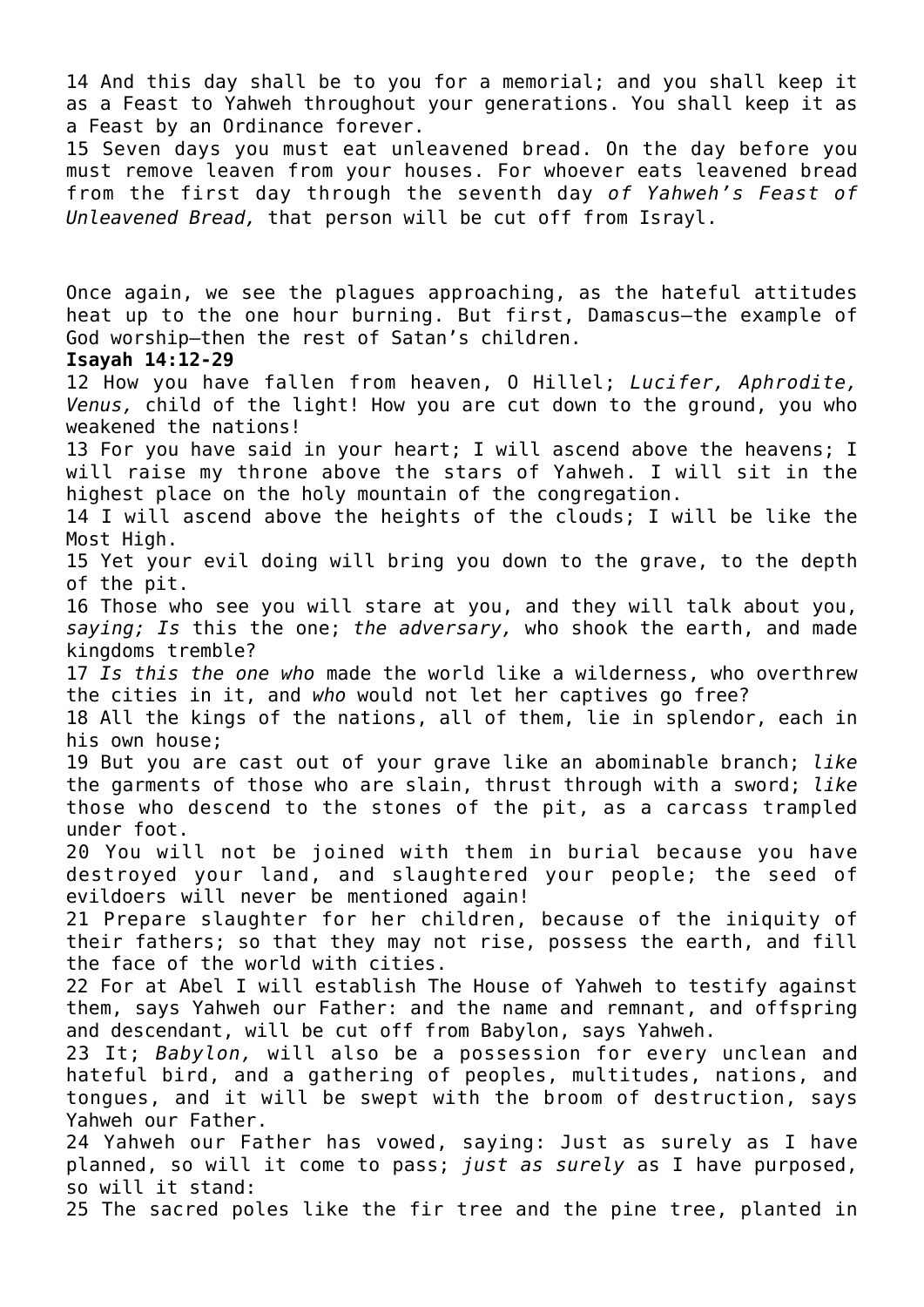honor of the Gods; *Elohim,* will be broken, along with those who plant them in My land; and where The House of Yahweh is, *these sacred poles like the fir tree and the pine tree, planted in honor of the Gods; Elohim,* will be trodden under foot; then shall the yoke of those who *plant sacred poles like the fir tree and the pine tree, planted in honor of the Gods; Elohim,* depart from those *of The House of Yahweh;* and their burden depart from the shoulders of those *of The House of Yahweh.* 26 This is the purpose; *plan,* that is purposed upon the whole earth; this is the hand that is stretched out upon all the nations; 27 For Yahweh our Father has purposed, and who will annul it? His hand is stretched out, and who will turn it back? 28 This burden came in the year that King Ahaz died: 29 Do not rejoice, all you of Philistia, because the rod of him who struck you has broken; for out of the serpent's root will come forth an adder, and his offspring *will be* a fiery flying serpent. This is the fight against Yahweh's Lamb made by the ten kings. **Revelation 17:12-16** 12 And the ten horns which you saw are ten kings, which as yet have not received a kingdom; but receive authority as kings one hour with the beast. 13 These have one purpose and they give their power and authority to the beast. 14 These will make war with the Lamb, but the Lamb will overcome them; for He is the Ruler of rulers and King of kings; and those who are with Him *are* called, and chosen, and faithful. 15 And he said to me: The waters which you saw, where the whore sits, are peoples, and multitudes, and nations, and languages. 16 And the ten horns which you saw upon the beast, these will hate the whore, and will make her desolate and naked, and will eat her flesh, and burn her with fire.

**Verse 14**: against the Lamb.

See:

**Isayah 16:1**

Send the lamb to the ruler of the land, from Sela to the wilderness, to the mount of the daughter of Zion.

**Mount** means *promotion of Yahweh's Elect*.

**Mattithyah 24:21-22**

21 For then will be Great Tribulation, such as has not come to pass since the beginning of the world to this time—no, nor ever will be. 22 And unless those days were shortened, there would no flesh be saved; but for the Elect's sake, those days will be shortened.